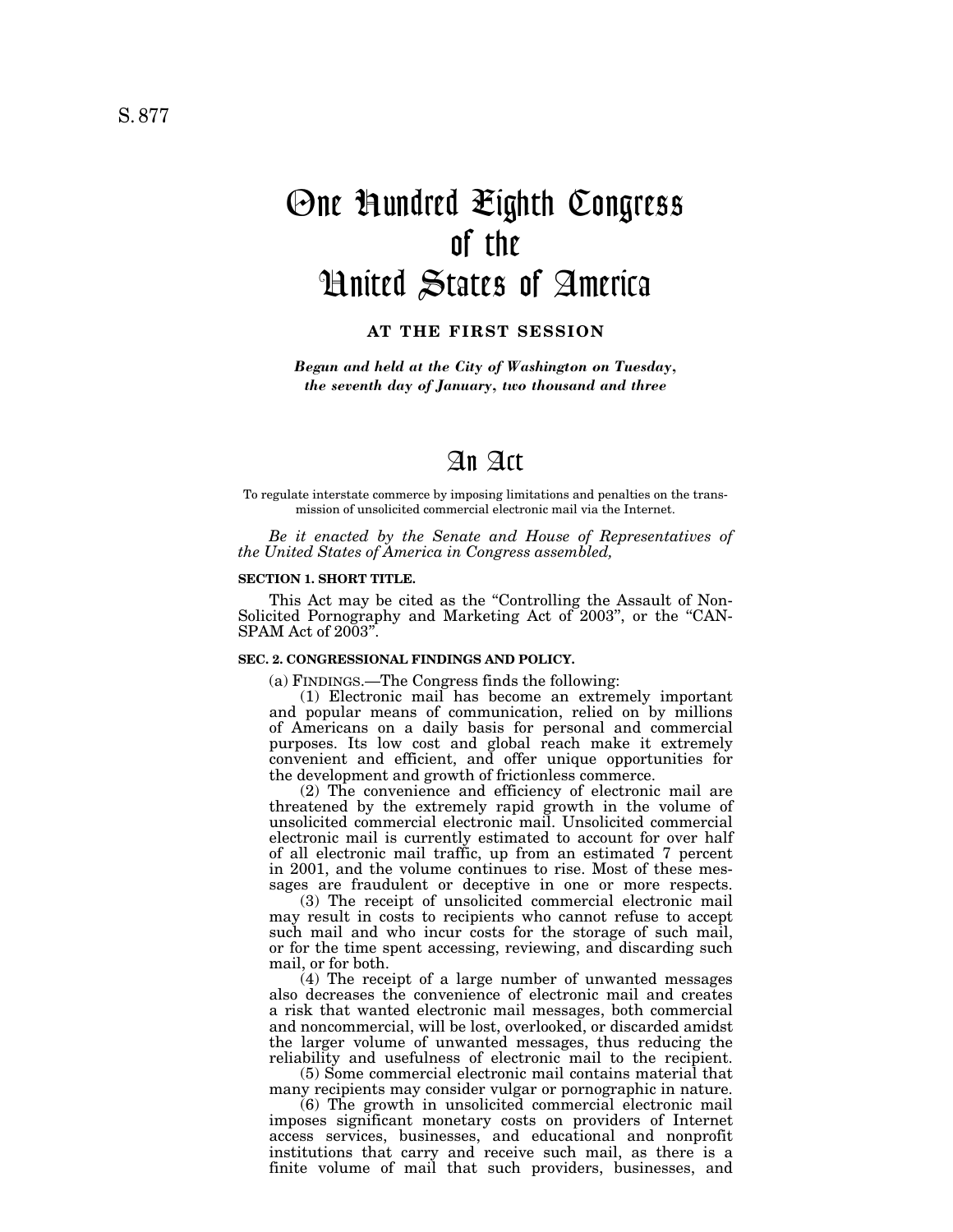institutions can handle without further investment in infrastructure.

(7) Many senders of unsolicited commercial electronic mail purposefully disguise the source of such mail.

(8) Many senders of unsolicited commercial electronic mail purposefully include misleading information in the messages' subject lines in order to induce the recipients to view the messages.

(9) While some senders of commercial electronic mail messages provide simple and reliable ways for recipients to reject (or ''opt-out'' of) receipt of commercial electronic mail from such senders in the future, other senders provide no such "opt-out" mechanism, or refuse to honor the requests of recipients not to receive electronic mail from such senders in the future, or both.

(10) Many senders of bulk unsolicited commercial electronic mail use computer programs to gather large numbers of electronic mail addresses on an automated basis from Internet websites or online services where users must post their addresses in order to make full use of the website or service.

(11) Many States have enacted legislation intended to regulate or reduce unsolicited commercial electronic mail, but these statutes impose different standards and requirements. As a result, they do not appear to have been successful in addressing the problems associated with unsolicited commercial electronic mail, in part because, since an electronic mail address does not specify a geographic location, it can be extremely difficult for law-abiding businesses to know with which of these disparate statutes they are required to comply.

(12) The problems associated with the rapid growth and abuse of unsolicited commercial electronic mail cannot be solved by Federal legislation alone. The development and adoption of technological approaches and the pursuit of cooperative efforts with other countries will be necessary as well.

(b) CONGRESSIONAL DETERMINATION OF PUBLIC POLICY.—On the basis of the findings in subsection (a), the Congress determines that—

(1) there is a substantial government interest in regulation of commercial electronic mail on a nationwide basis;

(2) senders of commercial electronic mail should not mislead recipients as to the source or content of such mail; and

(3) recipients of commercial electronic mail have a right to decline to receive additional commercial electronic mail from the same source.

#### **SEC. 3. DEFINITIONS.**

In this Act:

(1) AFFIRMATIVE CONSENT.—The term ''affirmative consent'', when used with respect to a commercial electronic mail message, means that—

(A) the recipient expressly consented to receive the message, either in response to a clear and conspicuous request for such consent or at the recipient's own initiative; and

(B) if the message is from a party other than the party to which the recipient communicated such consent, the recipient was given clear and conspicuous notice at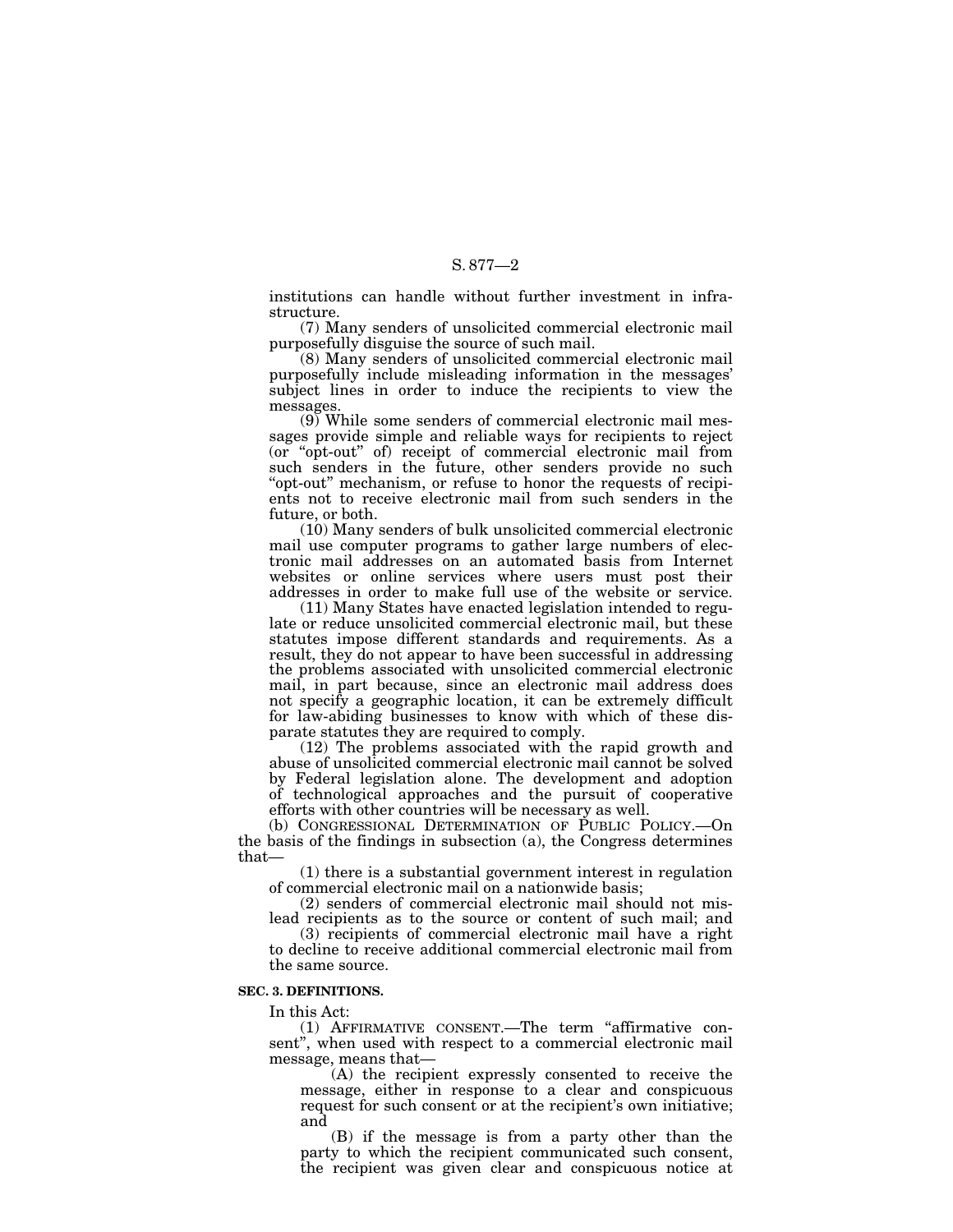the time the consent was communicated that the recipient's electronic mail address could be transferred to such other party for the purpose of initiating commercial electronic mail messages.

(2) COMMERCIAL ELECTRONIC MAIL MESSAGE.—

(A) IN GENERAL.—The term ''commercial electronic mail message'' means any electronic mail message the primary purpose of which is the commercial advertisement or promotion of a commercial product or service (including content on an Internet website operated for a commercial purpose).

(B) TRANSACTIONAL OR RELATIONSHIP MESSAGES.—The term ''commercial electronic mail message'' does not include a transactional or relationship message.

(C) REGULATIONS REGARDING PRIMARY PURPOSE.—Not later than 12 months after the date of the enactment of this Act, the Commission shall issue regulations pursuant to section 13 defining the relevant criteria to facilitate the determination of the primary purpose of an electronic mail message.

(D) REFERENCE TO COMPANY OR WEBSITE.—The inclusion of a reference to a commercial entity or a link to the website of a commercial entity in an electronic mail message does not, by itself, cause such message to be treated as a commercial electronic mail message for purposes of this Act if the contents or circumstances of the message indicate a primary purpose other than commercial advertisement or promotion of a commercial product or service.

(3) COMMISSION.—The term ''Commission'' means the Federal Trade Commission.

(4) DOMAIN NAME.—The term ''domain name'' means any alphanumeric designation which is registered with or assigned by any domain name registrar, domain name registry, or other domain name registration authority as part of an electronic address on the Internet.

(5) ELECTRONIC MAIL ADDRESS.—The term ''electronic mail address'' means a destination, commonly expressed as a string of characters, consisting of a unique user name or mailbox (commonly referred to as the ''local part'') and a reference to an Internet domain (commonly referred to as the ''domain part"), whether or not displayed, to which an electronic mail message can be sent or delivered.

(6) ELECTRONIC MAIL MESSAGE.—The term ''electronic mail message'' means a message sent to a unique electronic mail address.

(7) FTC ACT.—The term ''FTC Act'' means the Federal Trade Commission Act (15 U.S.C. 41 et seq.).

(8) HEADER INFORMATION.—The term ''header information'' means the source, destination, and routing information attached to an electronic mail message, including the originating domain name and originating electronic mail address, and any other information that appears in the line identifying, or purporting to identify, a person initiating the message.

(9) INITIATE.—The term ''initiate'', when used with respect to a commercial electronic mail message, means to originate or transmit such message or to procure the origination or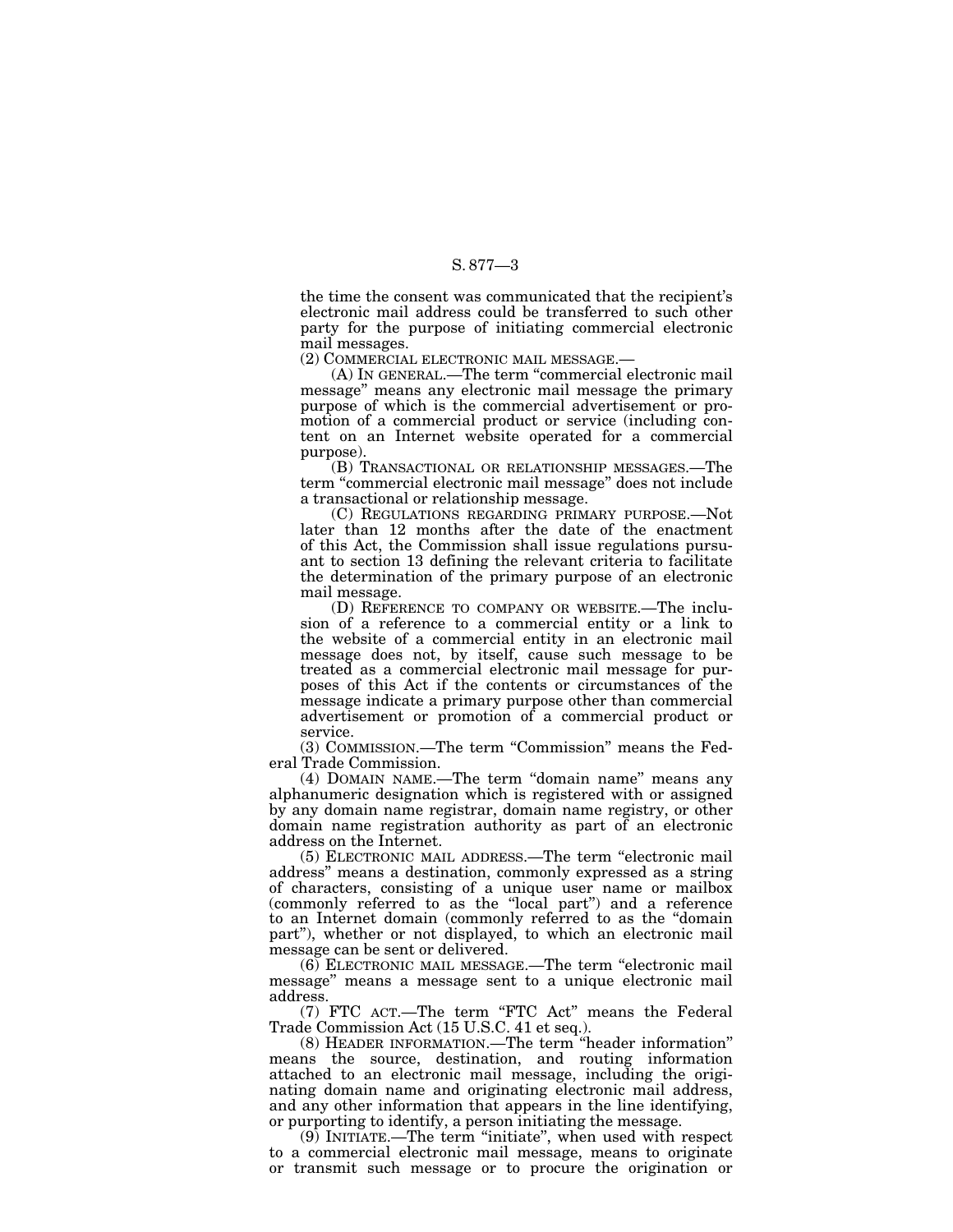transmission of such message, but shall not include actions that constitute routine conveyance of such message. For purposes of this paragraph, more than one person may be considered to have initiated a message.

(10) INTERNET.—The term ''Internet'' has the meaning given that term in the Internet Tax Freedom Act (47 U.S.C. 151 nt).

(11) INTERNET ACCESS SERVICE.—The term ''Internet access service" has the meaning given that term in section  $231(e)(4)$ of the Communications Act of 1934 (47 U.S.C. 231(e)(4)).

(12) PROCURE.—The term ''procure'', when used with respect to the initiation of a commercial electronic mail message, means intentionally to pay or provide other consideration to, or induce, another person to initiate such a message on one's behalf.

(13) PROTECTED COMPUTER.—The term ''protected computer" has the meaning given that term in section  $1030(e)(2)(B)$ of title 18, United States Code.

(14) RECIPIENT.—The term ''recipient'', when used with respect to a commercial electronic mail message, means an authorized user of the electronic mail address to which the message was sent or delivered. If a recipient of a commercial electronic mail message has one or more electronic mail addresses in addition to the address to which the message was sent or delivered, the recipient shall be treated as a separate recipient with respect to each such address. If an electronic mail address is reassigned to a new user, the new user shall not be treated as a recipient of any commercial electronic mail message sent or delivered to that address before it was reassigned.

(15) ROUTINE CONVEYANCE.—The term ''routine conveyance'' means the transmission, routing, relaying, handling, or storing, through an automatic technical process, of an electronic mail message for which another person has identified the recipients or provided the recipient addresses.

(16) SENDER.—

(A) IN GENERAL.—Except as provided in subparagraph (B), the term "sender", when used with respect to a commercial electronic mail message, means a person who initiates such a message and whose product, service, or Internet web site is advertised or promoted by the message.

(B) SEPARATE LINES OF BUSINESS OR DIVISIONS.—If an entity operates through separate lines of business or divisions and holds itself out to the recipient throughout the message as that particular line of business or division rather than as the entity of which such line of business or division is a part, then the line of business or the division shall be treated as the sender of such message for purposes of this Act.

(17) TRANSACTIONAL OR RELATIONSHIP MESSAGE.—

(A) IN GENERAL.—The term "transactional or relationship message'' means an electronic mail message the primary purpose of which is—

(i) to facilitate, complete, or confirm a commercial transaction that the recipient has previously agreed to enter into with the sender;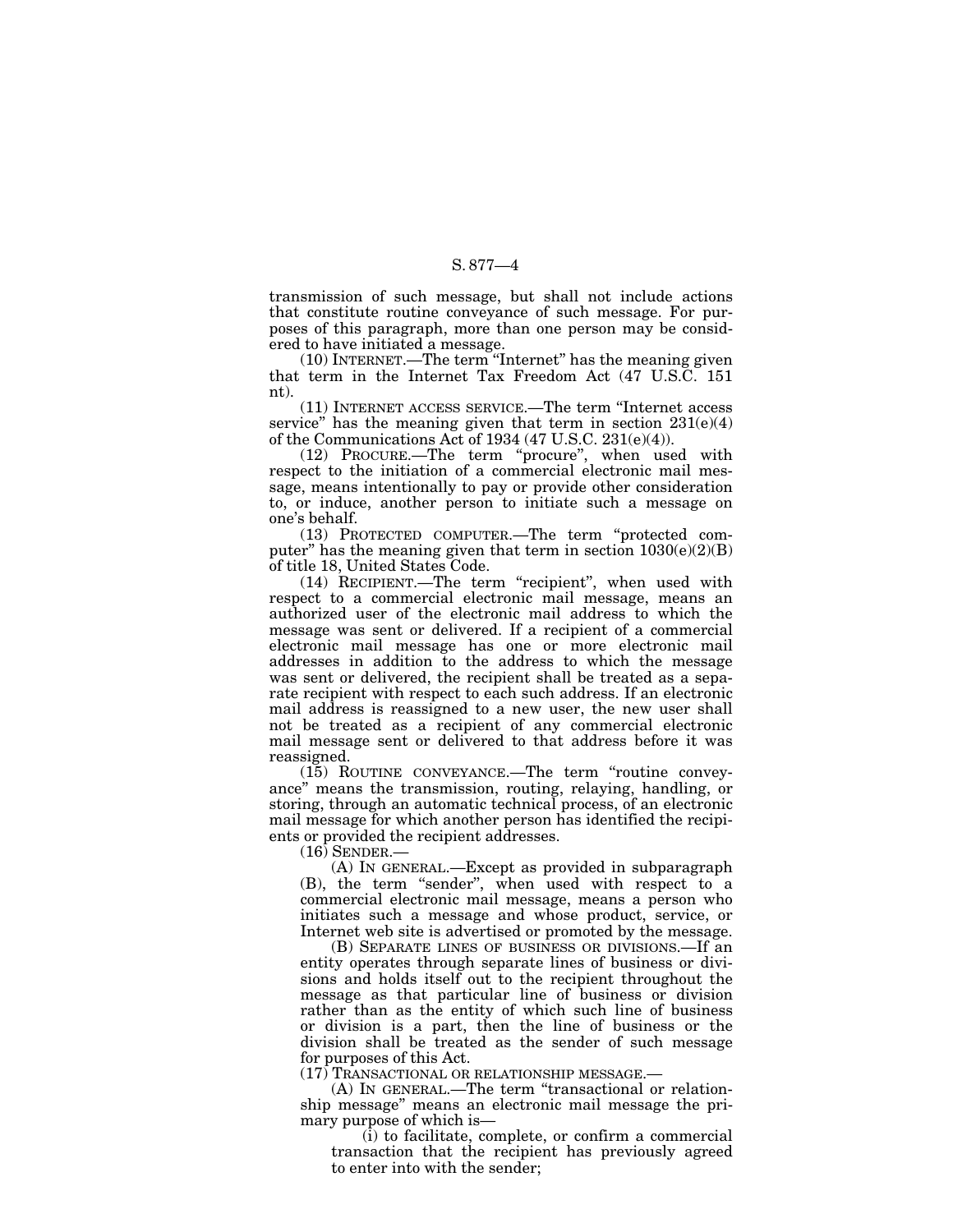(ii) to provide warranty information, product recall information, or safety or security information with respect to a commercial product or service used or purchased by the recipient;

(iii) to provide—

(I) notification concerning a change in the terms or features of;

(II) notification of a change in the recipient's standing or status with respect to; or

(III) at regular periodic intervals, account balance information or other type of account statement with respect to,

a subscription, membership, account, loan, or comparable ongoing commercial relationship involving the ongoing purchase or use by the recipient of products or services offered by the sender;

(iv) to provide information directly related to an employment relationship or related benefit plan in which the recipient is currently involved, participating, or enrolled; or

(v) to deliver goods or services, including product updates or upgrades, that the recipient is entitled to receive under the terms of a transaction that the recipient has previously agreed to enter into with the sender.

(B) MODIFICATION OF DEFINITION.—The Commission by regulation pursuant to section 13 may modify the definition in subparagraph (A) to expand or contract the categories of messages that are treated as transactional or relationship messages for purposes of this Act to the extent that such modification is necessary to accommodate changes in electronic mail technology or practices and accomplish the purposes of this Act.

#### **SEC. 4. PROHIBITION AGAINST PREDATORY AND ABUSIVE COMMER-CIAL E-MAIL.**

(a) OFFENSE.— (1) IN GENERAL.—Chapter 47 of title 18, United States Code, is amended by adding at the end the following new section:

#### **''§ 1037. Fraud and related activity in connection with electronic mail**

''(a) IN GENERAL.—Whoever, in or affecting interstate or foreign commerce, knowingly—

''(1) accesses a protected computer without authorization, and intentionally initiates the transmission of multiple commercial electronic mail messages from or through such computer,

 $(2)$  uses a protected computer to relay or retransmit multiple commercial electronic mail messages, with the intent to deceive or mislead recipients, or any Internet access service, as to the origin of such messages,

''(3) materially falsifies header information in multiple commercial electronic mail messages and intentionally initiates the transmission of such messages,

"(4) registers, using information that materially falsifies the identity of the actual registrant, for five or more electronic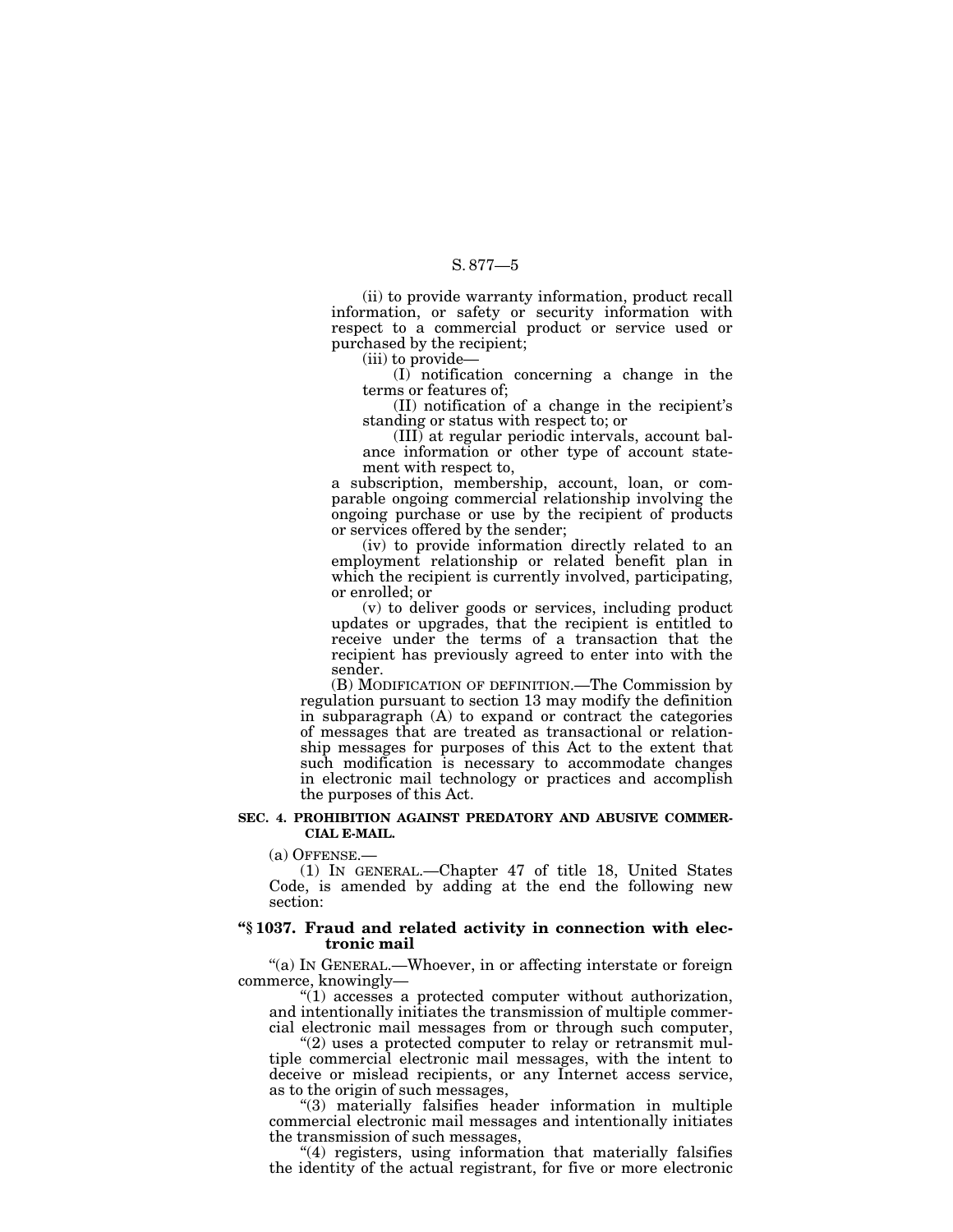mail accounts or online user accounts or two or more domain names, and intentionally initiates the transmission of multiple commercial electronic mail messages from any combination of such accounts or domain names, or

''(5) falsely represents oneself to be the registrant or the legitimate successor in interest to the registrant of 5 or more Internet Protocol addresses, and intentionally initiates the transmission of multiple commercial electronic mail messages from such addresses,

or conspires to do so, shall be punished as provided in subsection (b).

''(b) PENALTIES.—The punishment for an offense under subsection (a) is—

 $''(1)$  a fine under this title, imprisonment for not more than 5 years, or both, if—

"(A) the offense is committed in furtherance of any felony under the laws of the United States or of any State; or

''(B) the defendant has previously been convicted under this section or section 1030, or under the law of any State for conduct involving the transmission of multiple commercial electronic mail messages or unauthorized access to a computer system;

" $(2)$  a fine under this title, imprisonment for not more than 3 years, or both, if—

"(A) the offense is an offense under subsection  $(a)(1)$ ;

"(B) the offense is an offense under subsection  $(a)(4)$ and involved 20 or more falsified electronic mail or online user account registrations, or 10 or more falsified domain name registrations;

''(C) the volume of electronic mail messages transmitted in furtherance of the offense exceeded 2,500 during any 24-hour period, 25,000 during any 30-day period, or 250,000 during any 1-year period;

''(D) the offense caused loss to one or more persons aggregating \$5,000 or more in value during any 1-year period;

" $(E)$  as a result of the offense any individual committing the offense obtained anything of value aggregating \$5,000 or more during any 1-year period; or

 $f(F)$  the offense was undertaken by the defendant in concert with three or more other persons with respect to whom the defendant occupied a position of organizer or leader; and

''(3) a fine under this title or imprisonment for not more than 1 year, or both, in any other case.

''(c) FORFEITURE.—

" $(1)$  In GENERAL.—The court, in imposing sentence on a person who is convicted of an offense under this section, shall order that the defendant forfeit to the United States—

"(A) any property, real or personal, constituting or traceable to gross proceeds obtained from such offense; and

''(B) any equipment, software, or other technology used or intended to be used to commit or to facilitate the commission of such offense.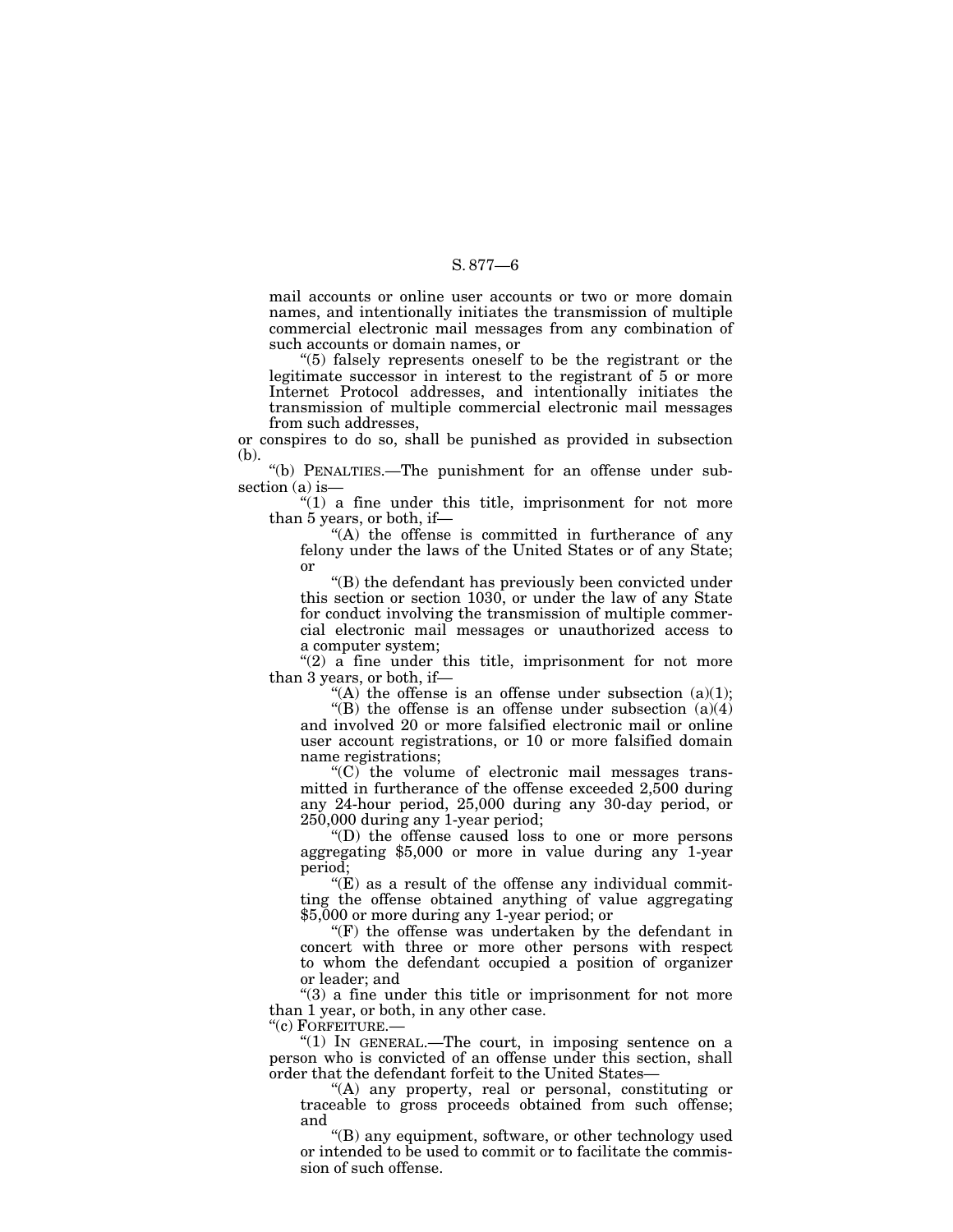''(2) PROCEDURES.—The procedures set forth in section 413 of the Controlled Substances Act (21 U.S.C. 853), other than subsection (d) of that section, and in Rule 32.2 of the Federal Rules of Criminal Procedure, shall apply to all stages of a criminal forfeiture proceeding under this section.

''(d) DEFINITIONS.—In this section:

''(1) LOSS.—The term 'loss' has the meaning given that term in section 1030(e) of this title.

"(2) MATERIALLY.—For purposes of paragraphs  $(3)$  and  $(4)$ of subsection (a), header information or registration information is materially falsified if it is altered or concealed in a manner that would impair the ability of a recipient of the message, an Internet access service processing the message on behalf of a recipient, a person alleging a violation of this section, or a law enforcement agency to identify, locate, or respond to a person who initiated the electronic mail message or to investigate the alleged violation.

" $(3)$  MULTIPLE.—The term 'multiple' means more than 100 electronic mail messages during a 24-hour period, more than 1,000 electronic mail messages during a 30-day period, or more than 10,000 electronic mail messages during a 1-year period.

"(4) OTHER TERMS.—Any other term has the meaning given that term by section 3 of the CAN-SPAM Act of 2003.''.

(2) CONFORMING AMENDMENT.—The chapter analysis for chapter 47 of title 18, United States Code, is amended by adding at the end the following:<br>"Sec.

''1037. Fraud and related activity in connection with electronic mail.''.

(b) UNITED STATES SENTENCING COMMISSION.—

(1) DIRECTIVE.—Pursuant to its authority under section 994(p) of title 28, United States Code, and in accordance with this section, the United States Sentencing Commission shall review and, as appropriate, amend the sentencing guidelines and policy statements to provide appropriate penalties for violations of section 1037 of title 18, United States Code, as added by this section, and other offenses that may be facilitated by the sending of large quantities of unsolicited electronic mail.

(2) REQUIREMENTS.—In carrying out this subsection, the Sentencing Commission shall consider providing sentencing enhancements for—

(A) those convicted under section 1037 of title 18, United States Code, who—

(i) obtained electronic mail addresses through improper means, including—

(I) harvesting electronic mail addresses of the users of a website, proprietary service, or other online public forum operated by another person, without the authorization of such person; and

(II) randomly generating electronic mail addresses by computer; or

(ii) knew that the commercial electronic mail messages involved in the offense contained or advertised an Internet domain for which the registrant of the domain had provided false registration information; and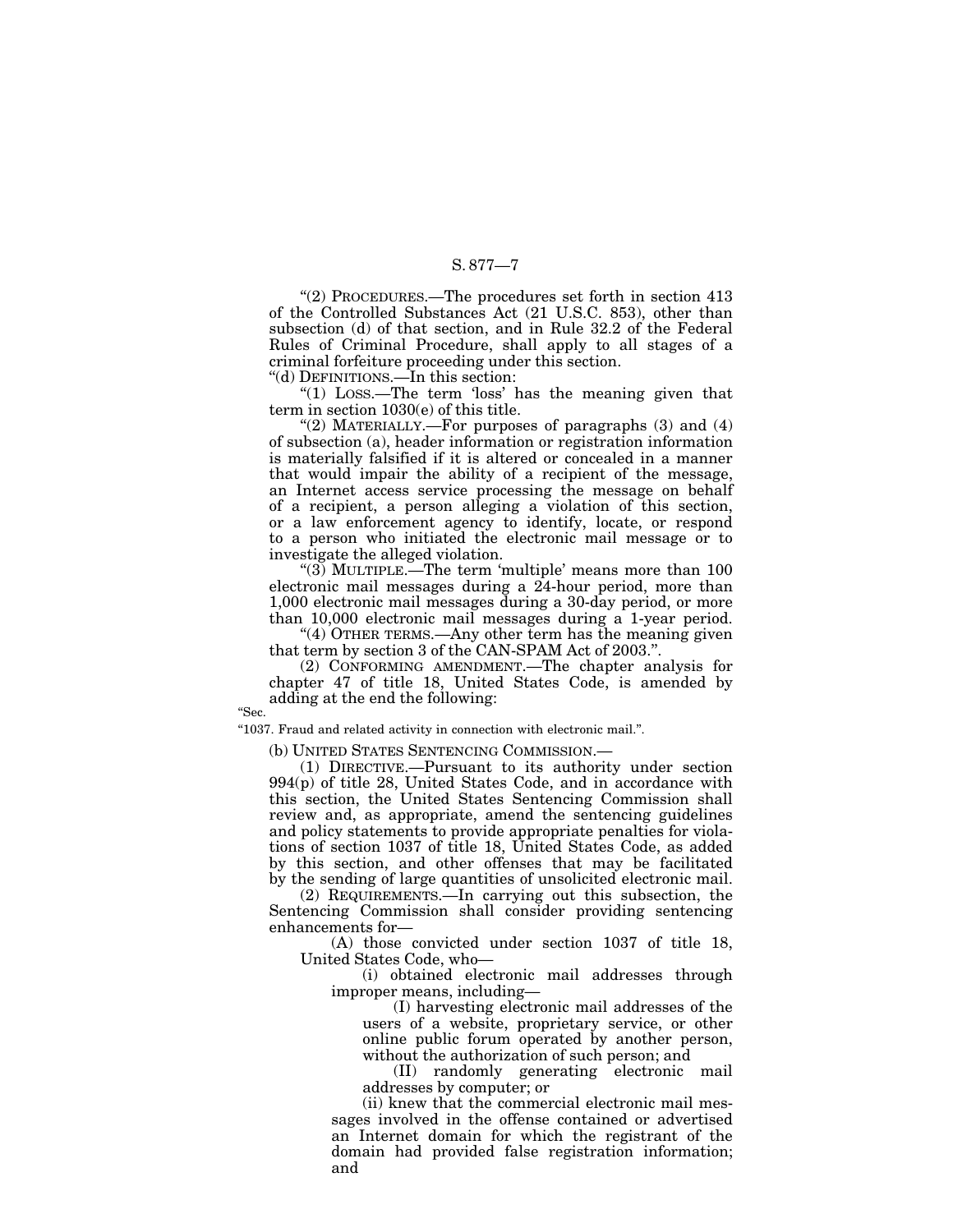(B) those convicted of other offenses, including offenses involving fraud, identity theft, obscenity, child pornography, and the sexual exploitation of children, if such offenses involved the sending of large quantities of electronic mail.

(c) SENSE OF CONGRESS.—It is the sense of Congress that—

(1) Spam has become the method of choice for those who distribute pornography, perpetrate fraudulent schemes, and introduce viruses, worms, and Trojan horses into personal and business computer systems; and

(2) the Department of Justice should use all existing law enforcement tools to investigate and prosecute those who send bulk commercial e-mail to facilitate the commission of Federal crimes, including the tools contained in chapters 47 and 63 of title 18, United States Code (relating to fraud and false statements); chapter 71 of title 18, United States Code (relating to obscenity); chapter 110 of title 18, United States Code (relating to the sexual exploitation of children); and chapter 95 of title 18, United States Code (relating to racketeering), as appropriate.

#### **SEC. 5. OTHER PROTECTIONS FOR USERS OF COMMERCIAL ELEC-TRONIC MAIL.**

(a) REQUIREMENTS FOR TRANSMISSION OF MESSAGES.—

(1) PROHIBITION OF FALSE OR MISLEADING TRANSMISSION INFORMATION.—It is unlawful for any person to initiate the transmission, to a protected computer, of a commercial electronic mail message, or a transactional or relationship message, that contains, or is accompanied by, header information that is materially false or materially misleading. For purposes of this paragraph—

(A) header information that is technically accurate but includes an originating electronic mail address, domain name, or Internet Protocol address the access to which for purposes of initiating the message was obtained by means of false or fraudulent pretenses or representations shall be considered materially misleading;

(B) a "from" line (the line identifying or purporting to identify a person initiating the message) that accurately identifies any person who initiated the message shall not be considered materially false or materially misleading; and

(C) header information shall be considered materially misleading if it fails to identify accurately a protected computer used to initiate the message because the person initiating the message knowingly uses another protected computer to relay or retransmit the message for purposes of disguising its origin.

(2) PROHIBITION OF DECEPTIVE SUBJECT HEADINGS.—It is unlawful for any person to initiate the transmission to a protected computer of a commercial electronic mail message if such person has actual knowledge, or knowledge fairly implied on the basis of objective circumstances, that a subject heading of the message would be likely to mislead a recipient, acting reasonably under the circumstances, about a material fact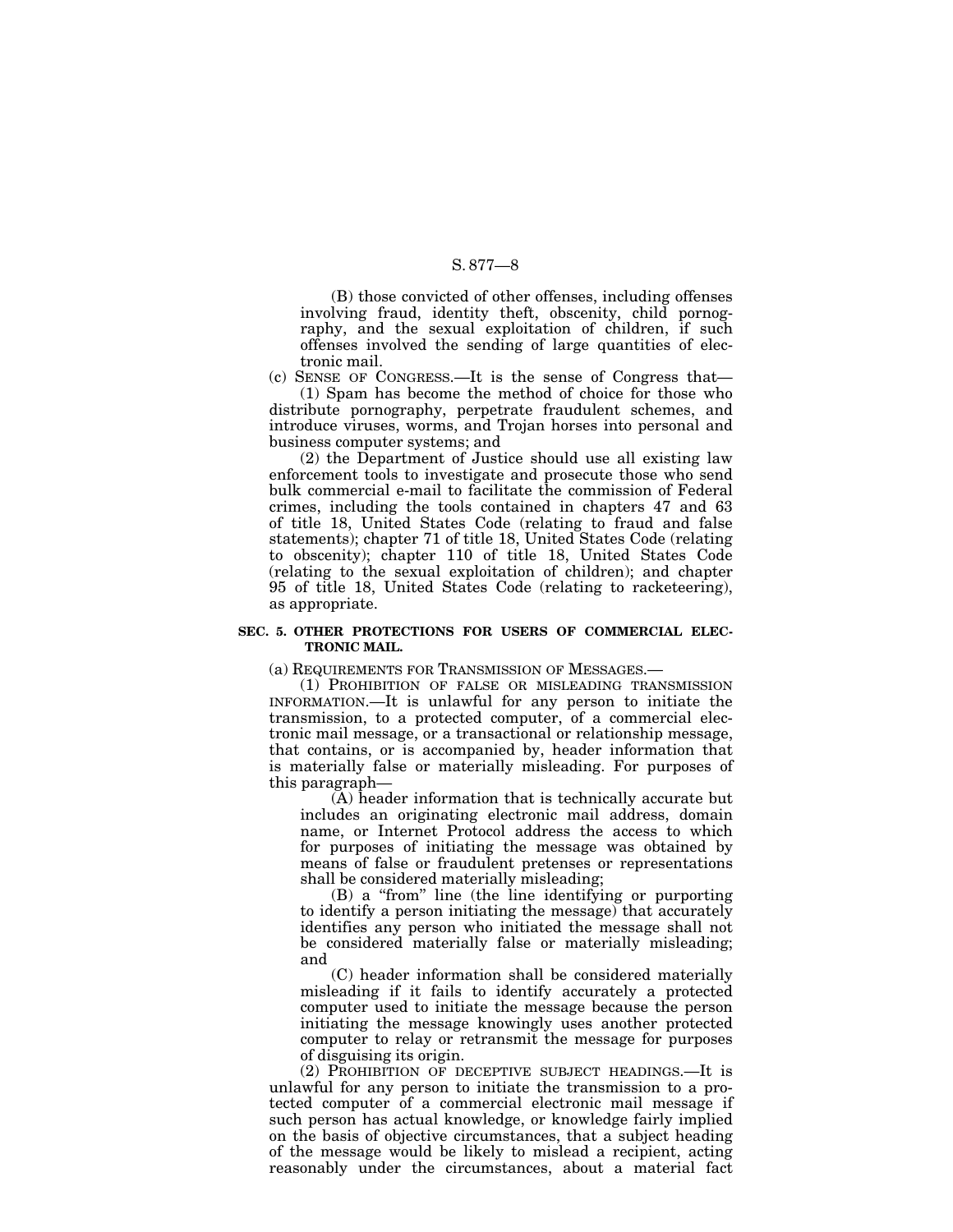regarding the contents or subject matter of the message (consistent with the criteria used in enforcement of section 5 of the Federal Trade Commission Act (15 U.S.C. 45)).

(3) INCLUSION OF RETURN ADDRESS OR COMPARABLE MECHA-NISM IN COMMERCIAL ELECTRONIC MAIL.—

(A) IN GENERAL.—It is unlawful for any person to initiate the transmission to a protected computer of a commercial electronic mail message that does not contain a functioning return electronic mail address or other Internet-based mechanism, clearly and conspicuously displayed, that—

(i) a recipient may use to submit, in a manner specified in the message, a reply electronic mail message or other form of Internet-based communication requesting not to receive future commercial electronic mail messages from that sender at the electronic mail address where the message was received; and

(ii) remains capable of receiving such messages or communications for no less than 30 days after the transmission of the original message.

(B) MORE DETAILED OPTIONS POSSIBLE.—The person initiating a commercial electronic mail message may comply with subparagraph  $(A)(i)$  by providing the recipient a list or menu from which the recipient may choose the specific types of commercial electronic mail messages the recipient wants to receive or does not want to receive from the sender, if the list or menu includes an option under which the recipient may choose not to receive any commercial electronic mail messages from the sender.

(C) TEMPORARY INABILITY TO RECEIVE MESSAGES OR PROCESS REQUESTS.—A return electronic mail address or other mechanism does not fail to satisfy the requirements of subparagraph (A) if it is unexpectedly and temporarily unable to receive messages or process requests due to a technical problem beyond the control of the sender if the problem is corrected within a reasonable time period.

(4) PROHIBITION OF TRANSMISSION OF COMMERCIAL ELEC-TRONIC MAIL AFTER OBJECTION.—

(A) IN GENERAL.—If a recipient makes a request using a mechanism provided pursuant to paragraph (3) not to receive some or any commercial electronic mail messages from such sender, then it is unlawful—

(i) for the sender to initiate the transmission to the recipient, more than 10 business days after the receipt of such request, of a commercial electronic mail message that falls within the scope of the request;

(ii) for any person acting on behalf of the sender to initiate the transmission to the recipient, more than 10 business days after the receipt of such request, of a commercial electronic mail message with actual knowledge, or knowledge fairly implied on the basis of objective circumstances, that such message falls within the scope of the request;

(iii) for any person acting on behalf of the sender to assist in initiating the transmission to the recipient, through the provision or selection of addresses to which the message will be sent, of a commercial electronic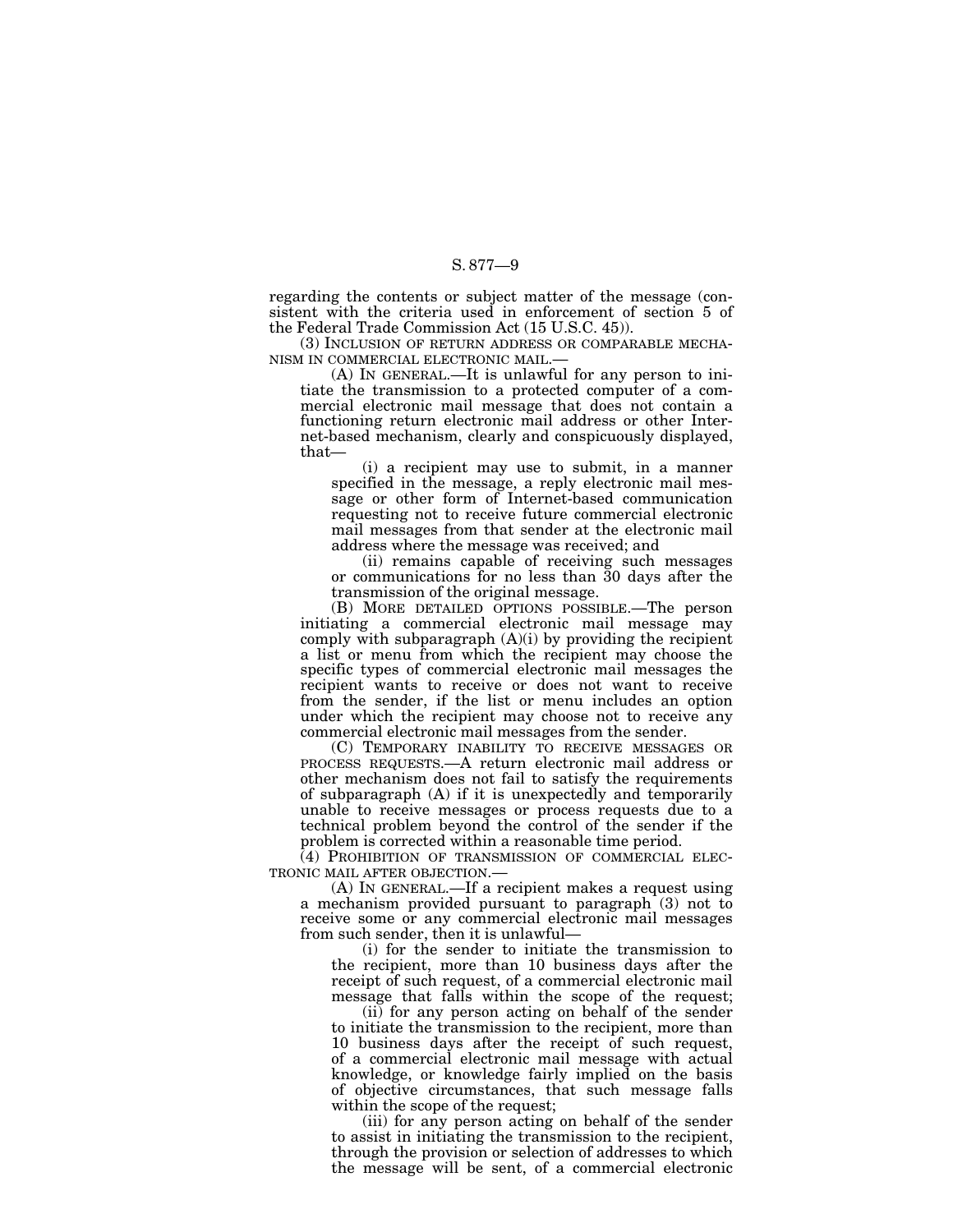mail message with actual knowledge, or knowledge fairly implied on the basis of objective circumstances, that such message would violate clause (i) or (ii); or

(iv) for the sender, or any other person who knows that the recipient has made such a request, to sell, lease, exchange, or otherwise transfer or release the electronic mail address of the recipient (including through any transaction or other transfer involving mailing lists bearing the electronic mail address of the recipient) for any purpose other than compliance with this Act or other provision of law.

(B) SUBSEQUENT AFFIRMATIVE CONSENT.—A prohibition in subparagraph (A) does not apply if there is affirmative consent by the recipient subsequent to the request under subparagraph (A).

(5) INCLUSION OF IDENTIFIER, OPT-OUT, AND PHYSICAL ADDRESS IN COMMERCIAL ELECTRONIC MAIL.—(A) It is unlawful for any person to initiate the transmission of any commercial electronic mail message to a protected computer unless the message provides—

(i) clear and conspicuous identification that the message is an advertisement or solicitation;

(ii) clear and conspicuous notice of the opportunity under paragraph (3) to decline to receive further commercial electronic mail messages from the sender; and

(iii) a valid physical postal address of the sender.

(B) Subparagraph (A)(i) does not apply to the transmission of a commercial electronic mail message if the recipient has given prior affirmative consent to receipt of the message.

 $(6)$  MATERIALLY.—For purposes of paragraph  $(1)$ , the term "materially", when used with respect to false or misleading header information, includes the alteration or concealment of header information in a manner that would impair the ability of an Internet access service processing the message on behalf of a recipient, a person alleging a violation of this section, or a law enforcement agency to identify, locate, or respond to a person who initiated the electronic mail message or to investigate the alleged violation, or the ability of a recipient of the message to respond to a person who initiated the electronic message.

(b) AGGRAVATED VIOLATIONS RELATING TO COMMERCIAL ELEC-TRONIC MAIL.-

(1) ADDRESS HARVESTING AND DICTIONARY ATTACKS.—

(A) IN GENERAL.—It is unlawful for any person to initiate the transmission, to a protected computer, of a commercial electronic mail message that is unlawful under subsection (a), or to assist in the origination of such message through the provision or selection of addresses to which the message will be transmitted, if such person had actual knowledge, or knowledge fairly implied on the basis of objective circumstances, that—

(i) the electronic mail address of the recipient was obtained using an automated means from an Internet website or proprietary online service operated by another person, and such website or online service included, at the time the address was obtained, a notice stating that the operator of such website or online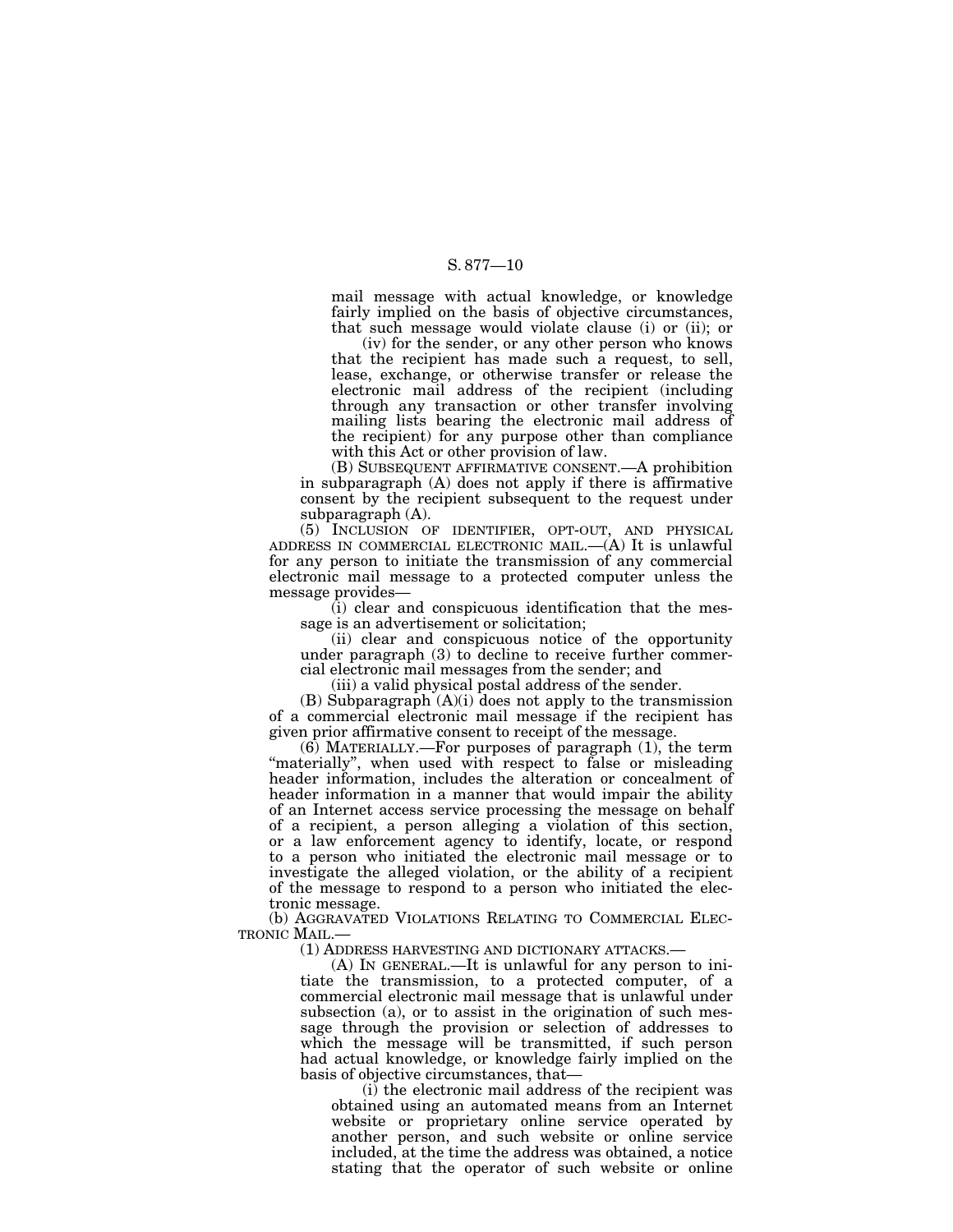service will not give, sell, or otherwise transfer addresses maintained by such website or online service to any other party for the purposes of initiating, or enabling others to initiate, electronic mail messages; or

(ii) the electronic mail address of the recipient was obtained using an automated means that generates possible electronic mail addresses by combining names, letters, or numbers into numerous permutations.

(B) DISCLAIMER.—Nothing in this paragraph creates an ownership or proprietary interest in such electronic mail addresses.

(2) AUTOMATED CREATION OF MULTIPLE ELECTRONIC MAIL ACCOUNTS.—It is unlawful for any person to use scripts or other automated means to register for multiple electronic mail accounts or online user accounts from which to transmit to a protected computer, or enable another person to transmit to a protected computer, a commercial electronic mail message that is unlawful under subsection (a).

(3) RELAY OR RETRANSMISSION THROUGH UNAUTHORIZED ACCESS.—It is unlawful for any person knowingly to relay or retransmit a commercial electronic mail message that is unlawful under subsection (a) from a protected computer or computer network that such person has accessed without authorization. (c) SUPPLEMENTARY RULEMAKING AUTHORITY.—The Commission shall by regulation, pursuant to section 13—

(1) modify the 10-business-day period under subsection  $(a)(4)(A)$  or subsection  $(a)(4)(B)$ , or both, if the Commission determines that a different period would be more reasonable after taking into account—

 $(A)$  the purposes of subsection  $(a)$ ;

(B) the interests of recipients of commercial electronic mail; and

(C) the burdens imposed on senders of lawful commercial electronic mail; and

(2) specify additional activities or practices to which subsection (b) applies if the Commission determines that those activities or practices are contributing substantially to the proliferation of commercial electronic mail messages that are unlawful under subsection (a).

(d) REQUIREMENT TO PLACE WARNING LABELS ON COMMERCIAL ELECTRONIC MAIL CONTAINING SEXUALLY ORIENTED MATERIAL.—

(1) IN GENERAL.—No person may initiate in or affecting interstate commerce the transmission, to a protected computer, of any commercial electronic mail message that includes sexually oriented material and—

(A) fail to include in subject heading for the electronic mail message the marks or notices prescribed by the Commission under this subsection; or

(B) fail to provide that the matter in the message that is initially viewable to the recipient, when the message is opened by any recipient and absent any further actions by the recipient, includes only—

(i) to the extent required or authorized pursuant to paragraph (2), any such marks or notices;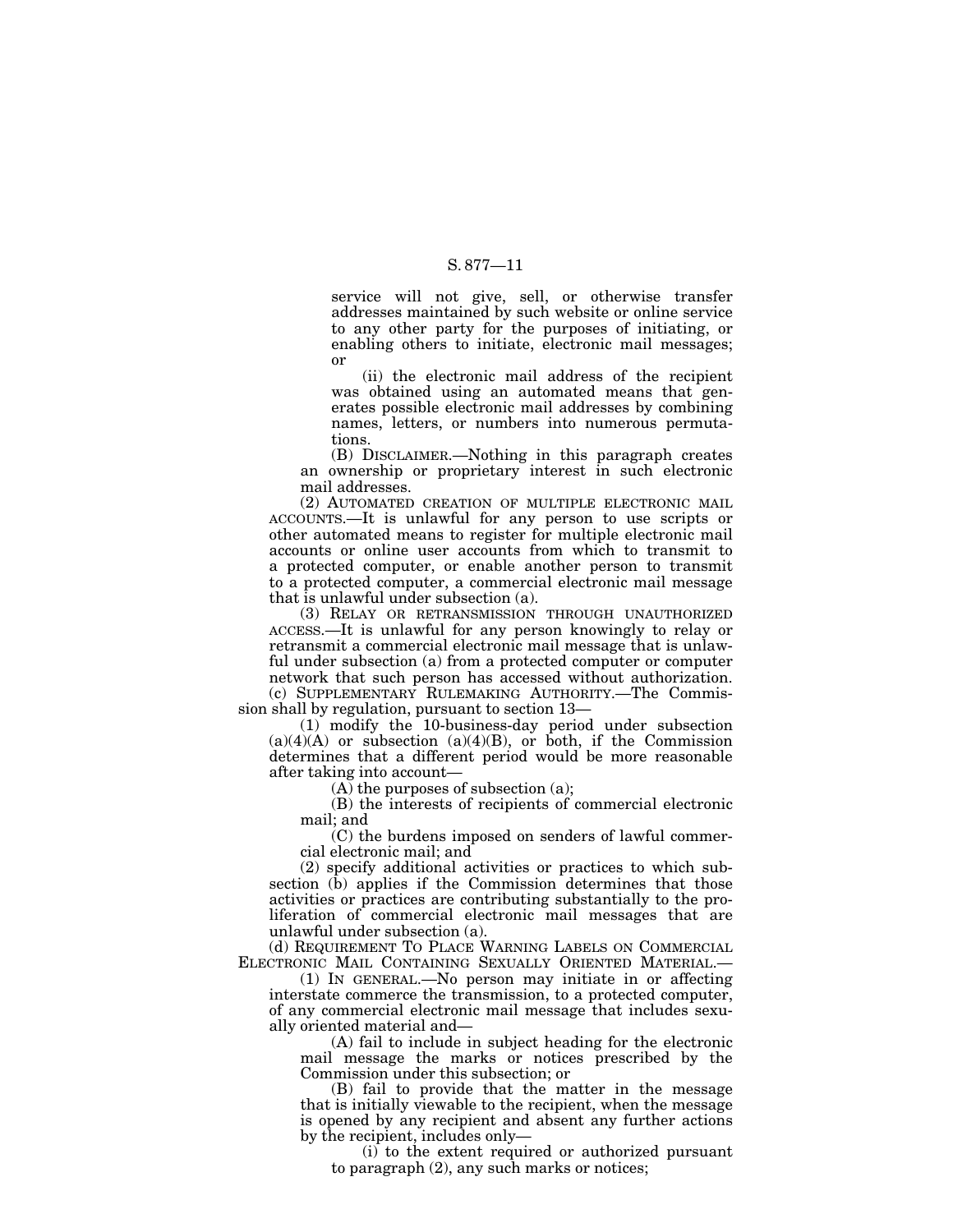(ii) the information required to be included in the message pursuant to subsection (a)(5); and

(iii) instructions on how to access, or a mechanism to access, the sexually oriented material.

(2) PRIOR AFFIRMATIVE CONSENT.—Paragraph (1) does not apply to the transmission of an electronic mail message if the recipient has given prior affirmative consent to receipt of the message.

(3) PRESCRIPTION OF MARKS AND NOTICES.—Not later than 120 days after the date of the enactment of this Act, the Commission in consultation with the Attorney General shall prescribe clearly identifiable marks or notices to be included in or associated with commercial electronic mail that contains sexually oriented material, in order to inform the recipient of that fact and to facilitate filtering of such electronic mail. The Commission shall publish in the Federal Register and provide notice to the public of the marks or notices prescribed under this paragraph.

(4) DEFINITION.—In this subsection, the term ''sexually oriented material'' means any material that depicts sexually explicit conduct (as that term is defined in section 2256 of title 18, United States Code), unless the depiction constitutes a small and insignificant part of the whole, the remainder of which is not primarily devoted to sexual matters.

(5) PENALTY.—Whoever knowingly violates paragraph (1) shall be fined under title 18, United States Code, or imprisoned not more than 5 years, or both.

#### **SEC. 6. BUSINESSES KNOWINGLY PROMOTED BY ELECTRONIC MAIL WITH FALSE OR MISLEADING TRANSMISSION INFORMATION.**

(a) IN GENERAL.—It is unlawful for a person to promote, or allow the promotion of, that person's trade or business, or goods, products, property, or services sold, offered for sale, leased or offered for lease, or otherwise made available through that trade or business, in a commercial electronic mail message the transmission of which is in violation of section  $5(a)(1)$  if that person-

(1) knows, or should have known in the ordinary course of that person's trade or business, that the goods, products, property, or services sold, offered for sale, leased or offered for lease, or otherwise made available through that trade or business were being promoted in such a message;

 $(2)$  received or expected to receive an economic benefit from such promotion; and

(3) took no reasonable action—

(A) to prevent the transmission; or

(B) to detect the transmission and report it to the Commission.

(b) LIMITED ENFORCEMENT AGAINST THIRD PARTIES.—

(1) IN GENERAL.—Except as provided in paragraph (2), a person (hereinafter referred to as the ''third party'') that provides goods, products, property, or services to another person that violates subsection (a) shall not be held liable for such violation.

(2) EXCEPTION.—Liability for a violation of subsection (a) shall be imputed to a third party that provides goods, products, property, or services to another person that violates subsection  $(a)$  if that third party—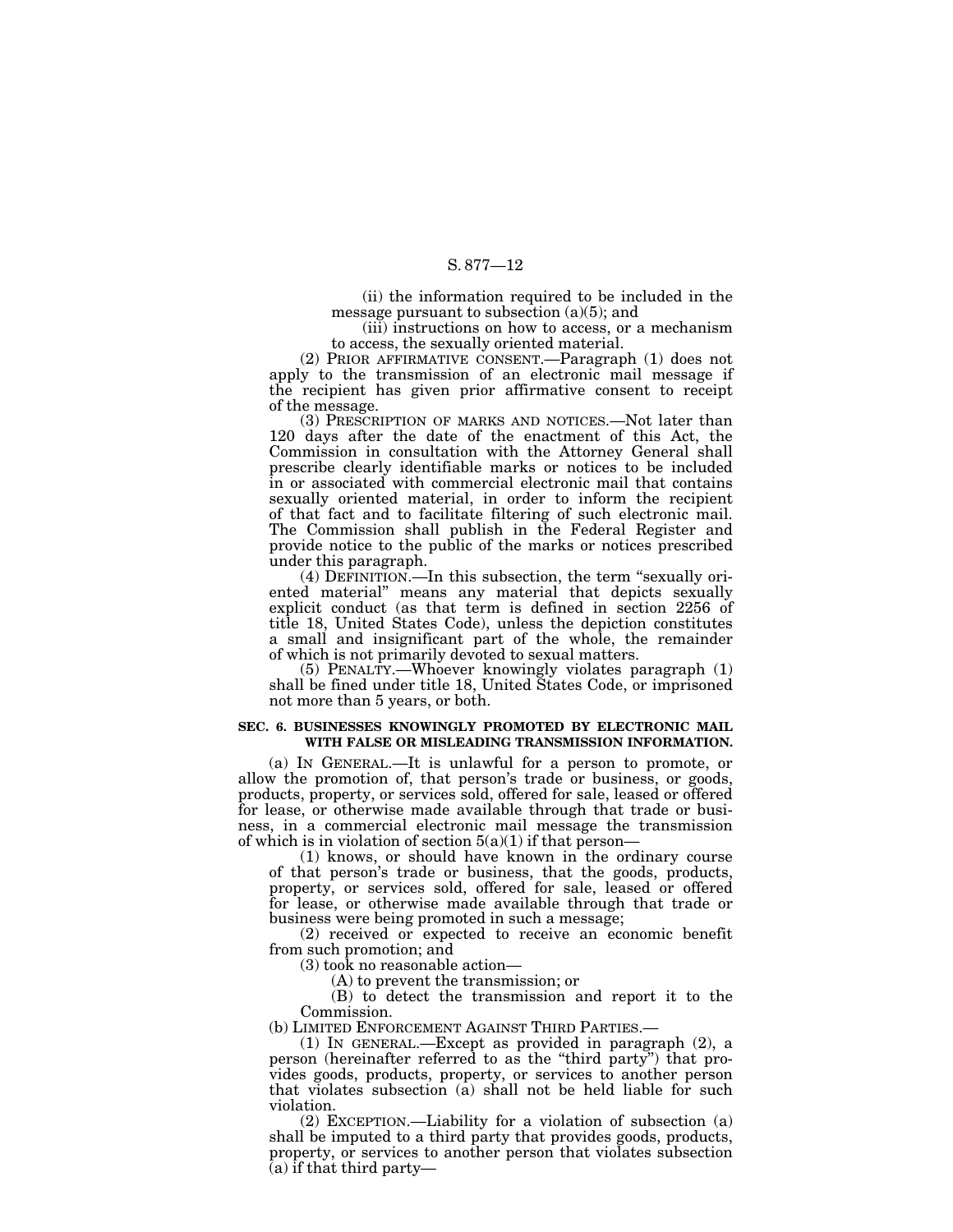(A) owns, or has a greater than 50 percent ownership or economic interest in, the trade or business of the person that violated subsection (a); or

(B)(i) has actual knowledge that goods, products, property, or services are promoted in a commercial electronic mail message the transmission of which is in violation of section  $5(\overline{a})(1)$ ; and

(ii) receives, or expects to receive, an economic benefit from such promotion.

(c) EXCLUSIVE ENFORCEMENT BY FTC.—Subsections (f) and (g) of section 7 do not apply to violations of this section.

(d) SAVINGS PROVISION.—Except as provided in section 7(f)(8), nothing in this section may be construed to limit or prevent any action that may be taken under this Act with respect to any violation of any other section of this Act.

#### **SEC. 7. ENFORCEMENT GENERALLY.**

(a) VIOLATION IS UNFAIR OR DECEPTIVE ACT OR PRACTICE.— Except as provided in subsection (b), this Act shall be enforced by the Commission as if the violation of this Act were an unfair or deceptive act or practice proscribed under section 18(a)(1)(B) of the Federal Trade Commission Act (15 U.S.C. 57a(a)(1)(B)).

(b) ENFORCEMENT BY CERTAIN OTHER AGENCIES.—Compliance with this Act shall be enforced—

(1) under section 8 of the Federal Deposit Insurance Act (12 U.S.C. 1818), in the case of—

(A) national banks, and Federal branches and Federal agencies of foreign banks, by the Office of the Comptroller of the Currency;

(B) member banks of the Federal Reserve System (other than national banks), branches and agencies of foreign banks (other than Federal branches, Federal agencies, and insured State branches of foreign banks), commercial lending companies owned or controlled by foreign banks, organizations operating under section 25 or 25A of the Federal Reserve Act (12 U.S.C. 601 and 611), and bank holding companies, by the Board;

(C) banks insured by the Federal Deposit Insurance Corporation (other than members of the Federal Reserve System) and insured State branches of foreign banks, by the Board of Directors of the Federal Deposit Insurance Corporation; and

(D) savings associations the deposits of which are insured by the Federal Deposit Insurance Corporation, by the Director of the Office of Thrift Supervision;

(2) under the Federal Credit Union Act (12 U.S.C. 1751 et seq.) by the Board of the National Credit Union Administration with respect to any Federally insured credit union;

(3) under the Securities Exchange Act of 1934 (15 U.S.C. 78a et seq.) by the Securities and Exchange Commission with respect to any broker or dealer;

(4) under the Investment Company Act of 1940 (15 U.S.C. 80a–1 et seq.) by the Securities and Exchange Commission with respect to investment companies;

(5) under the Investment Advisers Act of 1940 (15 U.S.C. 80b–1 et seq.) by the Securities and Exchange Commission with respect to investment advisers registered under that Act;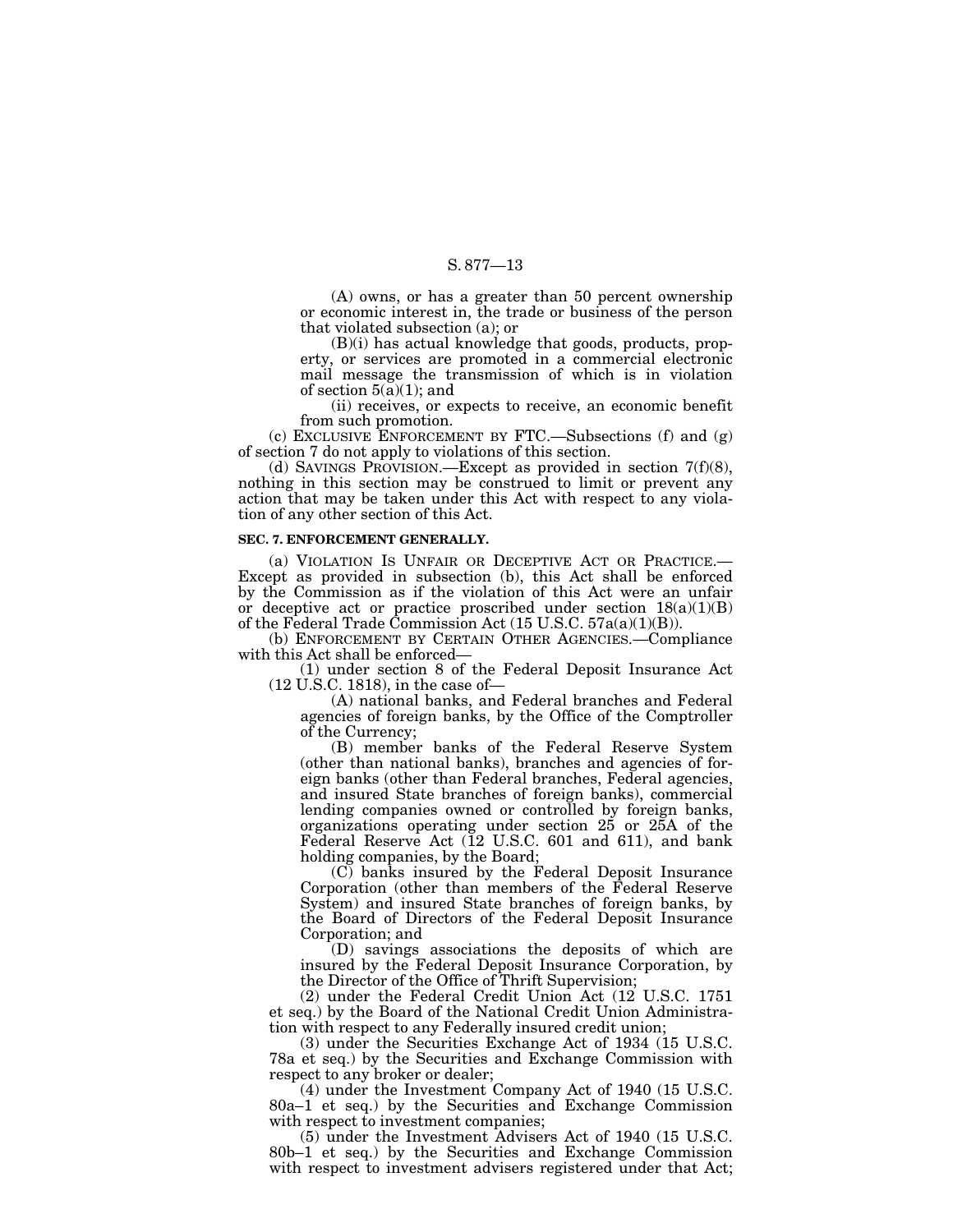(6) under State insurance law in the case of any person engaged in providing insurance, by the applicable State insurance authority of the State in which the person is domiciled, subject to section 104 of the Gramm-Bliley-Leach Act (15 U.S.C. 6701), except that in any State in which the State insurance authority elects not to exercise this power, the enforcement authority pursuant to this Act shall be exercised by the Commission in accordance with subsection (a);

(7) under part A of subtitle VII of title 49, United States Code, by the Secretary of Transportation with respect to any air carrier or foreign air carrier subject to that part;

(8) under the Packers and Stockyards Act, 1921 (7 U.S.C. 181 et seq.) (except as provided in section 406 of that Act (7 U.S.C. 226, 227)), by the Secretary of Agriculture with respect to any activities subject to that Act;

(9) under the Farm Credit Act of 1971 (12 U.S.C. 2001 et seq.) by the Farm Credit Administration with respect to any Federal land bank, Federal land bank association, Federal intermediate credit bank, or production credit association; and

(10) under the Communications Act of 1934 (47 U.S.C. 151 et seq.) by the Federal Communications Commission with respect to any person subject to the provisions of that Act. (c) EXERCISE OF CERTAIN POWERS.—For the purpose of the

exercise by any agency referred to in subsection (b) of its powers under any Act referred to in that subsection, a violation of this Act is deemed to be a violation of a Federal Trade Commission trade regulation rule. In addition to its powers under any provision of law specifically referred to in subsection (b), each of the agencies referred to in that subsection may exercise, for the purpose of enforcing compliance with any requirement imposed under this Act, any other authority conferred on it by law.

(d) ACTIONS BY THE COMMISSION.—The Commission shall prevent any person from violating this Act in the same manner, by the same means, and with the same jurisdiction, powers, and duties as though all applicable terms and provisions of the Federal Trade Commission Act (15 U.S.C. 41 et seq.) were incorporated into and made a part of this Act. Any entity that violates any provision of that subtitle is subject to the penalties and entitled to the privileges and immunities provided in the Federal Trade Commission Act in the same manner, by the same means, and with the same jurisdiction, power, and duties as though all applicable terms and provisions of the Federal Trade Commission Act were incorporated into and made a part of that subtitle.

(e) AVAILABILITY OF CEASE-AND-DESIST ORDERS AND INJUNCTIVE RELIEF WITHOUT SHOWING OF KNOWLEDGE.—Notwithstanding any other provision of this Act, in any proceeding or action pursuant to subsection (a), (b), (c), or  $(d)$  of this section to enforce compliance, through an order to cease and desist or an injunction, with section  $5(a)(1)(C)$ , section  $5(a)(2)$ , clause (ii), (iii), or (iv) of section  $5(a)(4)(A)$ , section 5(b)(1)(A), or section 5(b)(3), neither the Commission nor the Federal Communications Commission shall be required to allege or prove the state of mind required by such section or subparagraph.<br>
(f) ENFORCEMENT BY STATES.—

 $(1)$  CIVIL ACTION.—In any case in which the attorney general of a State, or an official or agency of a State, has reason to believe that an interest of the residents of that State has been or is threatened or adversely affected by any person who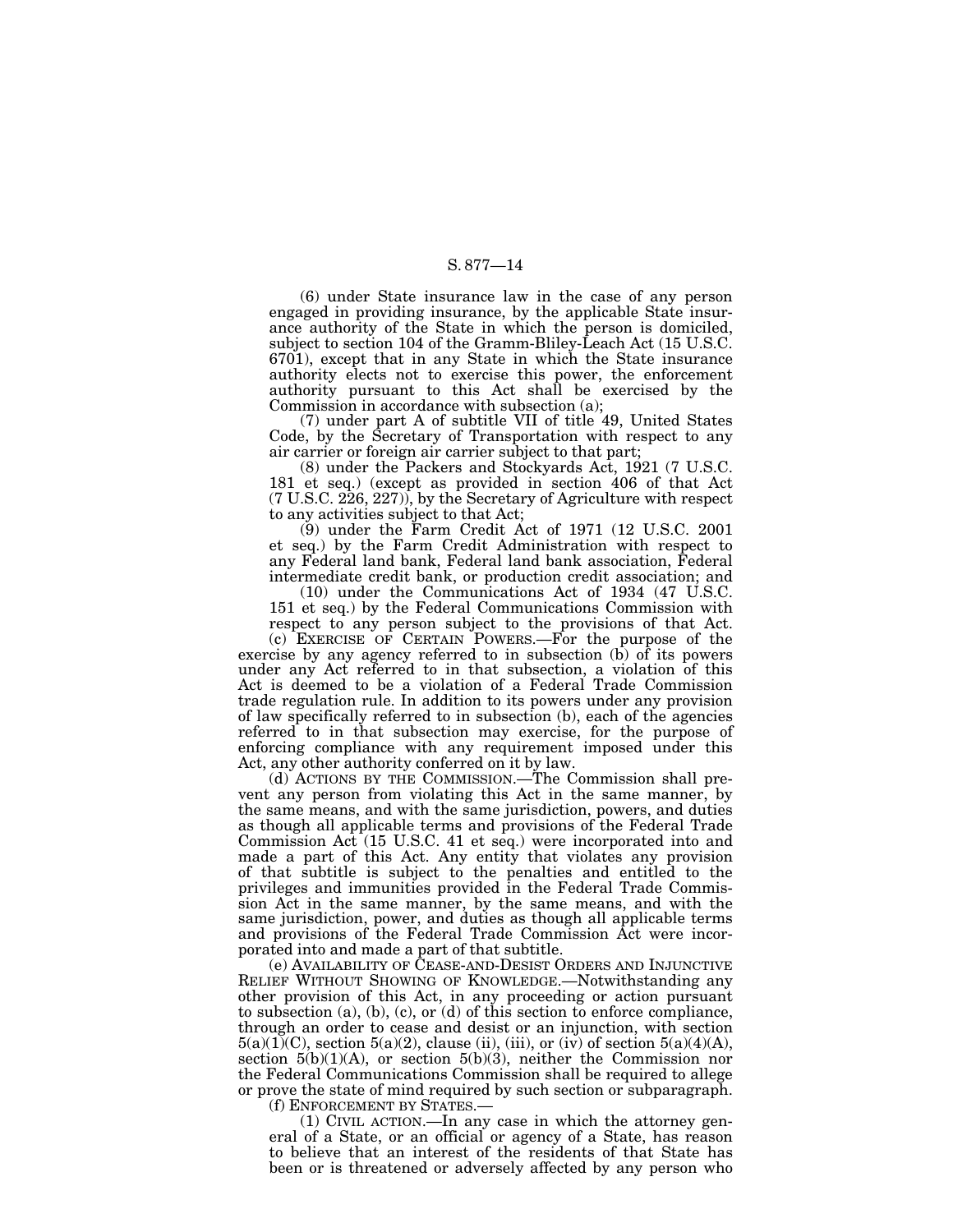violates paragraph  $(1)$  or  $(2)$  of section  $5(a)$ , who violates section 5(d), or who engages in a pattern or practice that violates paragraph  $(3)$ ,  $(4)$ , or  $(5)$  of section  $5(a)$ , of this Act, the attorney general, official, or agency of the State, as parens patriae, may bring a civil action on behalf of the residents of the State in a district court of the United States of appropriate jurisdiction—

(A) to enjoin further violation of section 5 of this Act by the defendant; or

(B) to obtain damages on behalf of residents of the State, in an amount equal to the greater of—

(i) the actual monetary loss suffered by such residents; or

(ii) the amount determined under paragraph (3). (2) AVAILABILITY OF INJUNCTIVE RELIEF WITHOUT SHOWING OF KNOWLEDGE.—Notwithstanding any other provision of this Act, in a civil action under paragraph  $(1)(A)$  of this subsection, the attorney general, official, or agency of the State shall not be required to allege or prove the state of mind required by section  $5(a)(1)(C)$ , section  $5(a)(2)$ , clause (ii), (iii), or (iv) of section  $5(a)(4)(A)$ , section  $5(b)(1)(A)$ , or section  $5(b)(3)$ .

(3) STATUTORY DAMAGES.—

(A) IN GENERAL.—For purposes of paragraph  $(1)(B)(ii)$ , the amount determined under this paragraph is the amount calculated by multiplying the number of violations (with each separately addressed unlawful message received by or addressed to such residents treated as a separate violation) by up to \$250.

(B) LIMITATION.—For any violation of section 5 (other than section  $5(a)(1)$ , the amount determined under subparagraph (A) may not exceed \$2,000,000.

(C) AGGRAVATED DAMAGES.—The court may increase a damage award to an amount equal to not more than three times the amount otherwise available under this paragraph if—

(i) the court determines that the defendant committed the violation willfully and knowingly; or

(ii) the defendant's unlawful activity included one or more of the aggravating violations set forth in section 5(b).

(D) REDUCTION OF DAMAGES.—In assessing damages under subparagraph (A), the court may consider whether—

(i) the defendant has established and implemented, with due care, commercially reasonable practices and procedures designed to effectively prevent such violations; or

(ii) the violation occurred despite commercially reasonable efforts to maintain compliance the practices and procedures to which reference is made in clause (i).

(4) ATTORNEY FEES.—In the case of any successful action under paragraph (1), the court, in its discretion, may award the costs of the action and reasonable attorney fees to the State.

(5) RIGHTS OF FEDERAL REGULATORS.—The State shall serve prior written notice of any action under paragraph (1) upon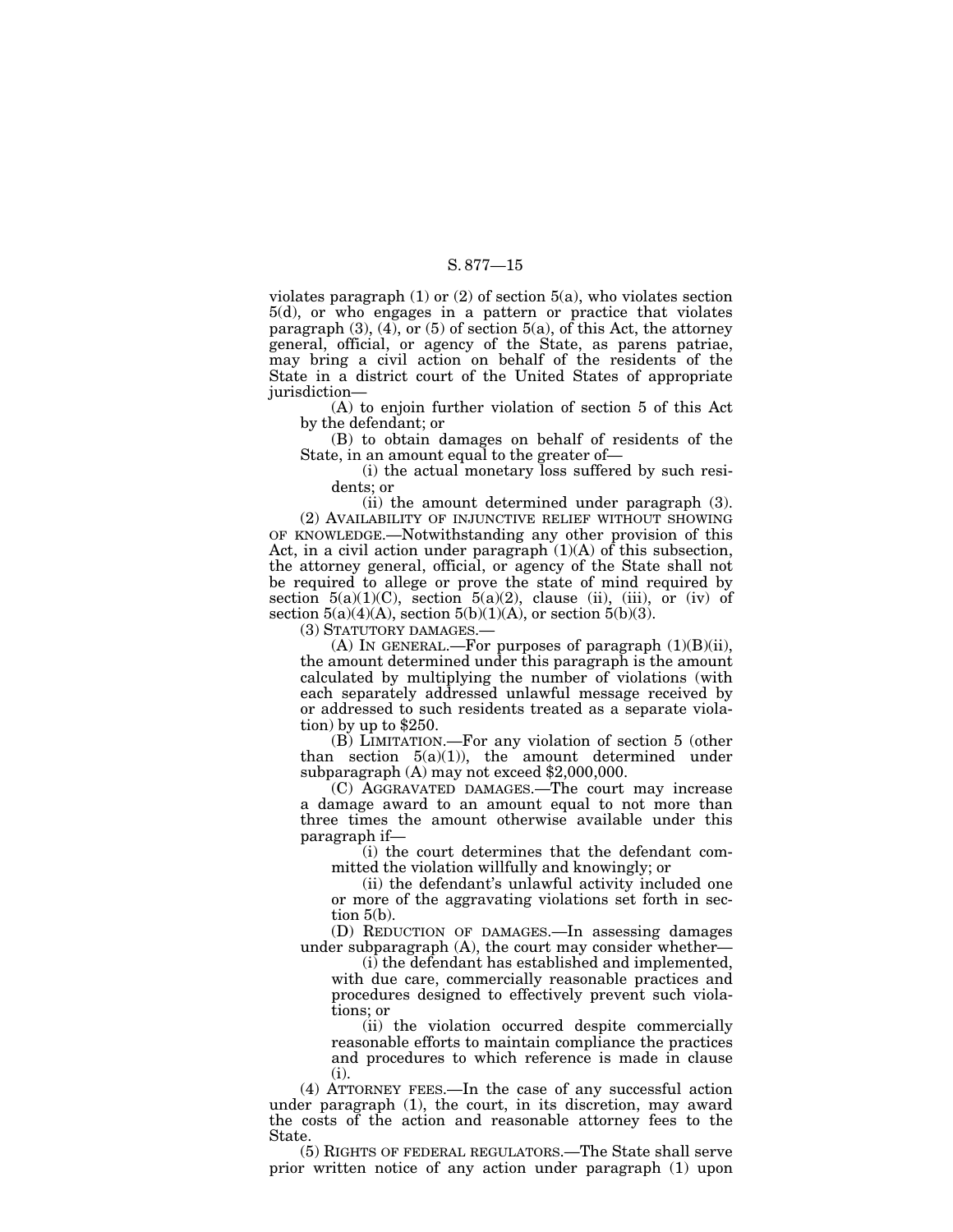the Federal Trade Commission or the appropriate Federal regulator determined under subsection (b) and provide the Commission or appropriate Federal regulator with a copy of its complaint, except in any case in which such prior notice is not feasible, in which case the State shall serve such notice immediately upon instituting such action. The Federal Trade Commission or appropriate Federal regulator shall have the right—

(A) to intervene in the action;

(B) upon so intervening, to be heard on all matters arising therein;

(C) to remove the action to the appropriate United States district court; and

(D) to file petitions for appeal.

(6) CONSTRUCTION.—For purposes of bringing any civil action under paragraph (1), nothing in this Act shall be construed to prevent an attorney general of a State from exercising the powers conferred on the attorney general by the laws of that State to—

(A) conduct investigations;

(B) administer oaths or affirmations; or

(C) compel the attendance of witnesses or the production of documentary and other evidence.

(7) VENUE; SERVICE OF PROCESS.—

(A) VENUE.—Any action brought under paragraph (1) may be brought in the district court of the United States that meets applicable requirements relating to venue under section 1391 of title 28, United States Code.

(B) SERVICE OF PROCESS.—In an action brought under paragraph (1), process may be served in any district in which the defendant—

(i) is an inhabitant; or

(ii) maintains a physical place of business.

(8) LIMITATION ON STATE ACTION WHILE FEDERAL ACTION IS PENDING.—If the Commission, or other appropriate Federal agency under subsection (b), has instituted a civil action or an administrative action for violation of this Act, no State attorney general, or official or agency of a State, may bring an action under this subsection during the pendency of that action against any defendant named in the complaint of the Commission or the other agency for any violation of this Act alleged in the complaint.

(9) REQUISITE SCIENTER FOR CERTAIN CIVIL ACTIONS.— Except as provided in section  $5(a)(1)(C)$ , section  $5(a)(2)$ , clause (ii), (iii), or (iv) of section  $5(a)(4)(A)$ , section  $5(b)(1)(A)$ , or section 5(b)(3), in a civil action brought by a State attorney general, or an official or agency of a State, to recover monetary damages for a violation of this Act, the court shall not grant the relief sought unless the attorney general, official, or agency establishes that the defendant acted with actual knowledge, or knowledge fairly implied on the basis of objective circumstances, of the act or omission that constitutes the violation.<br>(g) ACTION BY PROVIDER OF INTERNET ACCESS SERVICE.—

(1) ACTION AUTHORIZED.—A provider of Internet access service adversely affected by a violation of section  $5(a)(1)$ ,  $5(b)$ , or 5(d), or a pattern or practice that violates paragraph (2),  $(3)$ ,  $(4)$ , or  $(5)$  of section  $5(a)$ , may bring a civil action in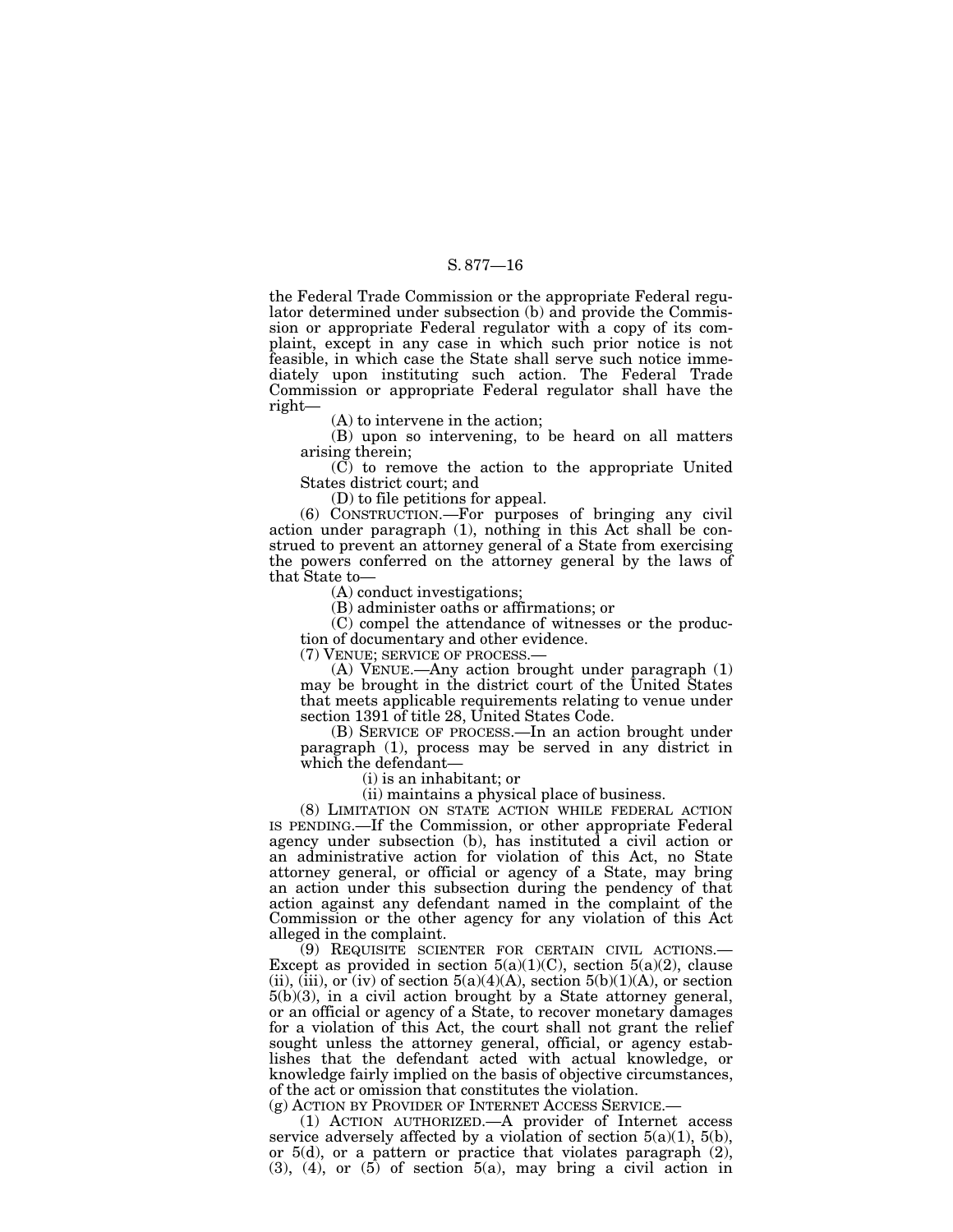any district court of the United States with jurisdiction over the defendant—

(A) to enjoin further violation by the defendant; or (B) to recover damages in an amount equal to the greater of—

(i) actual monetary loss incurred by the provider of Internet access service as a result of such violation; or

(ii) the amount determined under paragraph (3). (2) SPECIAL DEFINITION OF ''PROCURE''.—In any action brought under paragraph (1), this Act shall be applied as if the definition of the term ''procure'' in section 3(12) contained, after ''behalf'' the words ''with actual knowledge, or by consciously avoiding knowing, whether such person is engaging, or will engage, in a pattern or practice that violates this Act".

(3) STATUTORY DAMAGES.—

(A) IN GENERAL.—For purposes of paragraph  $(1)(B)(ii)$ , the amount determined under this paragraph is the amount calculated by multiplying the number of violations (with each separately addressed unlawful message that is transmitted or attempted to be transmitted over the facilities of the provider of Internet access service, or that is transmitted or attempted to be transmitted to an electronic mail address obtained from the provider of Internet access service in violation of section  $\bar{5}(b)(1)(A)(i)$ , treated as a separate violation) by—

(i) up to \$100, in the case of a violation of section  $5(a)(1)$ ; or

(ii) up to \$25, in the case of any other violation of section 5.

(B) LIMITATION.—For any violation of section 5 (other than section  $5(a)(1)$ , the amount determined under subparagraph (A) may not exceed \$1,000,000.

(C) AGGRAVATED DAMAGES.—The court may increase a damage award to an amount equal to not more than three times the amount otherwise available under this paragraph if—

(i) the court determines that the defendant committed the violation willfully and knowingly; or

(ii) the defendant's unlawful activity included one or more of the aggravated violations set forth in section 5(b).

(D) REDUCTION OF DAMAGES.—In assessing damages under subparagraph (A), the court may consider whether—

(i) the defendant has established and implemented, with due care, commercially reasonable practices and procedures designed to effectively prevent such violations; or

(ii) the violation occurred despite commercially reasonable efforts to maintain compliance with the practices and procedures to which reference is made in clause (i).

(4) ATTORNEY FEES.—In any action brought pursuant to paragraph (1), the court may, in its discretion, require an undertaking for the payment of the costs of such action, and assess reasonable costs, including reasonable attorneys' fees, against any party.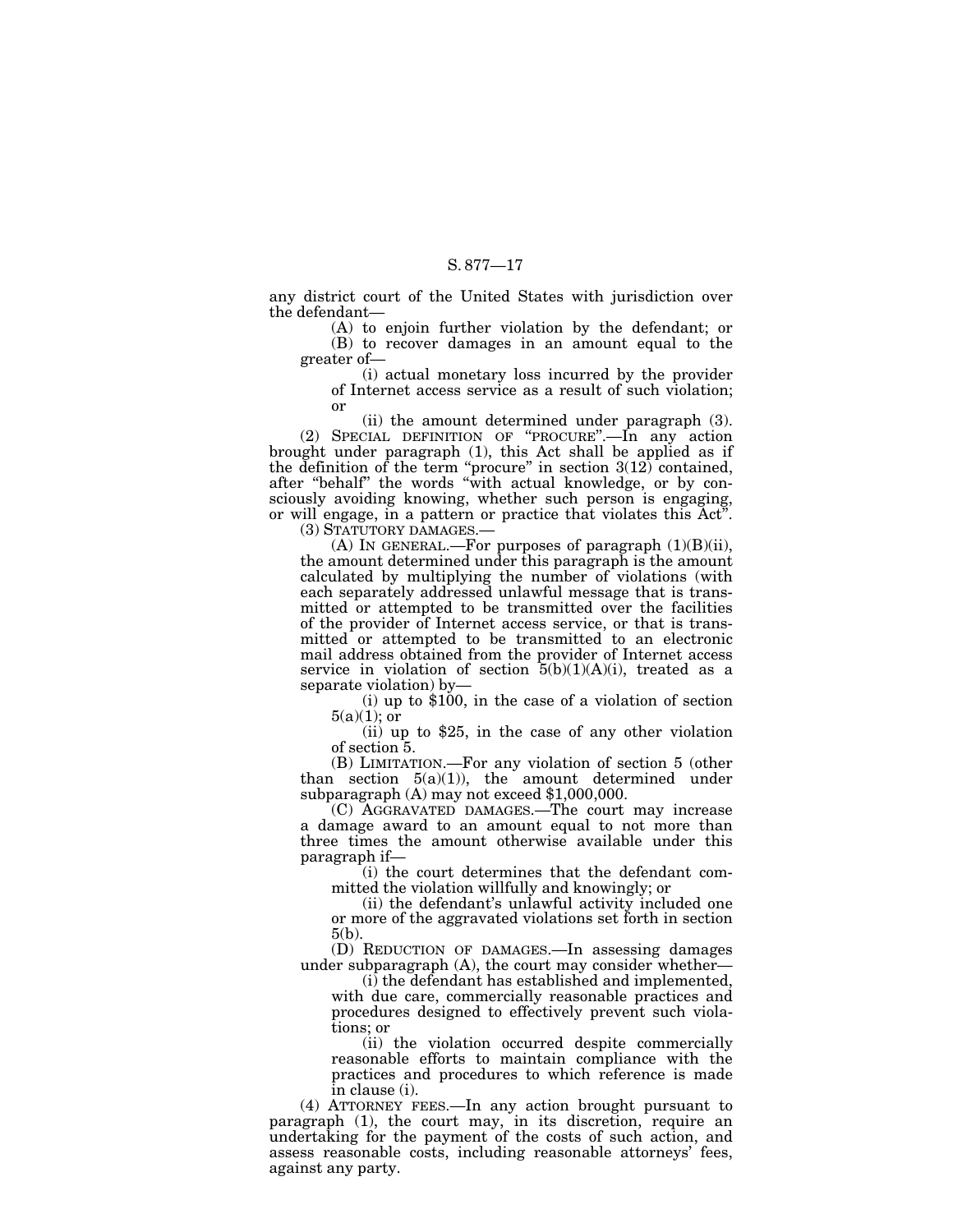#### **SEC. 8. EFFECT ON OTHER LAWS.**

(a) FEDERAL LAW.—(1) Nothing in this Act shall be construed to impair the enforcement of section 223 or 231 of the Communications Act of 1934 (47 U.S.C. 223 or 231, respectively), chapter 71 (relating to obscenity) or 110 (relating to sexual exploitation of children) of title 18, United States Code, or any other Federal criminal statute.

(2) Nothing in this Act shall be construed to affect in any way the Commission's authority to bring enforcement actions under FTC Act for materially false or deceptive representations or unfair practices in commercial electronic mail messages.

(b) STATE LAW.—

(1) IN GENERAL.—This Act supersedes any statute, regulation, or rule of a State or political subdivision of a State that expressly regulates the use of electronic mail to send commercial messages, except to the extent that any such statute, regulation, or rule prohibits falsity or deception in any portion of a commercial electronic mail message or information attached thereto.

(2) STATE LAW NOT SPECIFIC TO ELECTRONIC MAIL.—This Act shall not be construed to preempt the applicability of—

(A) State laws that are not specific to electronic mail, including State trespass, contract, or tort law; or

(B) other State laws to the extent that those laws relate to acts of fraud or computer crime.

(c) NO EFFECT ON POLICIES OF PROVIDERS OF INTERNET ACCESS SERVICE.—Nothing in this Act shall be construed to have any effect on the lawfulness or unlawfulness, under any other provision of law, of the adoption, implementation, or enforcement by a provider of Internet access service of a policy of declining to transmit, route, relay, handle, or store certain types of electronic mail messages.

#### **SEC. 9. DO-NOT-E-MAIL REGISTRY.**

(a) IN GENERAL.—Not later than 6 months after the date of enactment of this Act, the Commission shall transmit to the Senate Committee on Commerce, Science, and Transportation and the House of Representatives Committee on Energy and Commerce a report that—

(1) sets forth a plan and timetable for establishing a nationwide marketing Do-Not-E-Mail registry;

(2) includes an explanation of any practical, technical, security, privacy, enforceability, or other concerns that the Commission has regarding such a registry; and

(3) includes an explanation of how the registry would be applied with respect to children with e-mail accounts.

(b) AUTHORIZATION TO IMPLEMENT.—The Commission may establish and implement the plan, but not earlier than 9 months after the date of enactment of this Act.

#### **SEC. 10. STUDY OF EFFECTS OF COMMERCIAL ELECTRONIC MAIL.**

(a) IN GENERAL.—Not later than 24 months after the date of the enactment of this Act, the Commission, in consultation with the Department of Justice and other appropriate agencies, shall submit a report to the Congress that provides a detailed analysis of the effectiveness and enforcement of the provisions of this Act and the need (if any) for the Congress to modify such provisions.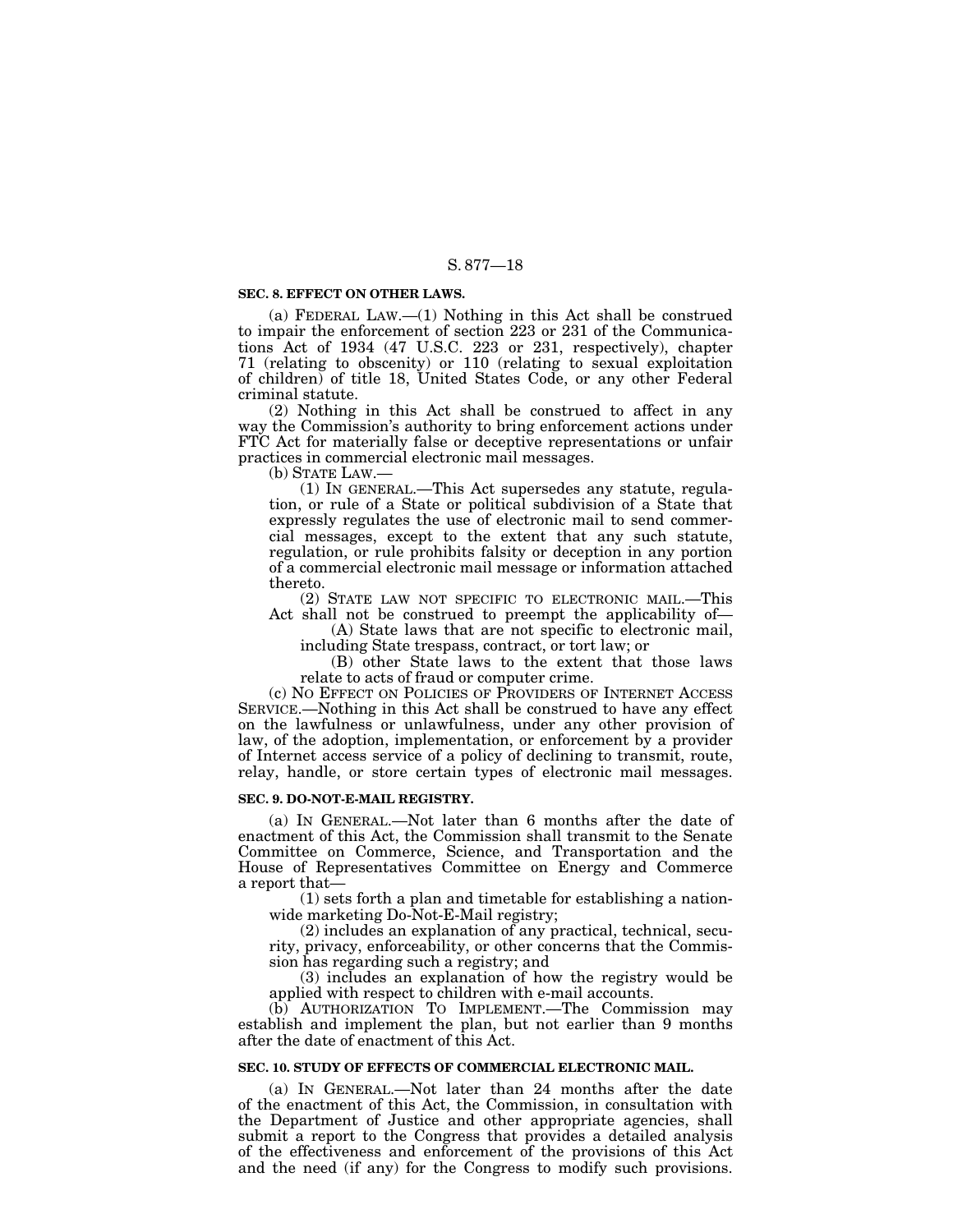(b) REQUIRED ANALYSIS.—The Commission shall include in the report required by subsection  $(a)$ —

 $(1)$  an analysis of the extent to which technological and marketplace developments, including changes in the nature of the devices through which consumers access their electronic mail messages, may affect the practicality and effectiveness of the provisions of this Act;

(2) analysis and recommendations concerning how to address commercial electronic mail that originates in or is transmitted through or to facilities or computers in other nations, including initiatives or policy positions that the Federal Government could pursue through international negotiations, fora, organizations, or institutions; and

(3) analysis and recommendations concerning options for protecting consumers, including children, from the receipt and viewing of commercial electronic mail that is obscene or pornographic.

#### **SEC. 11. IMPROVING ENFORCEMENT BY PROVIDING REWARDS FOR INFORMATION ABOUT VIOLATIONS; LABELING.**

The Commission shall transmit to the Senate Committee on Commerce, Science, and Transportation and the House of Representatives Committee on Energy and Commerce—

(1) a report, within 9 months after the date of enactment of this Act, that sets forth a system for rewarding those who supply information about violations of this Act, including-

(A) procedures for the Commission to grant a reward of not less than 20 percent of the total civil penalty collected for a violation of this Act to the first person that—

(i) identifies the person in violation of this Act; and

(ii) supplies information that leads to the successful collection of a civil penalty by the Commission; and

(B) procedures to minimize the burden of submitting a complaint to the Commission concerning violations of this Act, including procedures to allow the electronic submission of complaints to the Commission; and

(2) a report, within 18 months after the date of enactment of this Act, that sets forth a plan for requiring commercial electronic mail to be identifiable from its subject line, by means of compliance with Internet Engineering Task Force Standards, the use of the characters ''ADV'' in the subject line, or other comparable identifier, or an explanation of any concerns the Commission has that cause the Commission to recommend against the plan.

#### **SEC. 12. RESTRICTIONS ON OTHER TRANSMISSIONS.**

Section  $227(b)(1)$  of the Communications Act of 1934 (47 U.S.C.  $227(b)(1)$  is amended, in the matter preceding subparagraph  $(A)$ , by inserting '', or any person outside the United States if the recipient is within the United States'' after ''United States''.

#### **SEC. 13. REGULATIONS.**

(a) IN GENERAL.—The Commission may issue regulations to implement the provisions of this Act (not including the amendments made by sections 4 and 12). Any such regulations shall be issued in accordance with section 553 of title 5, United States Code.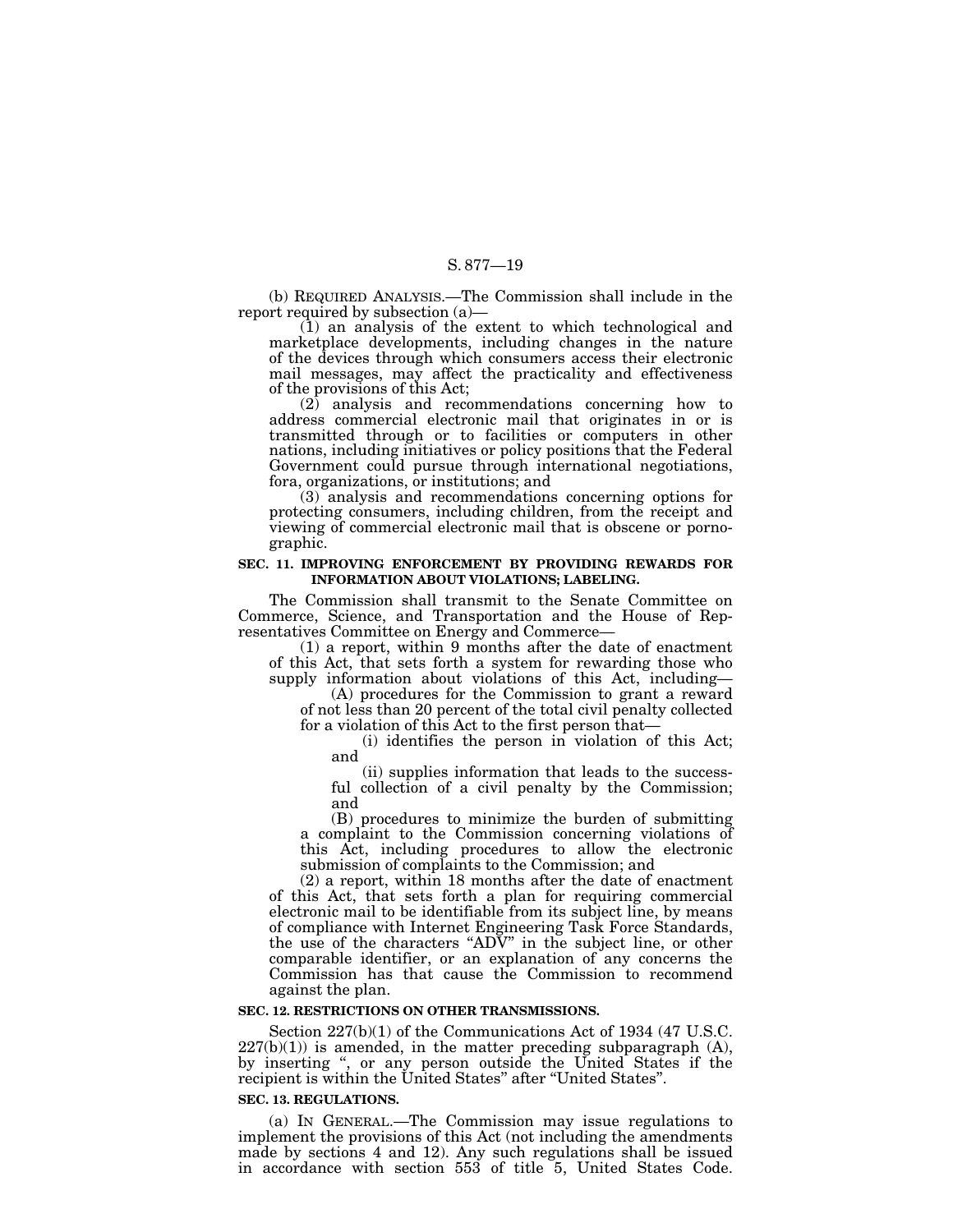(b) LIMITATION.—Subsection (a) may not be construed to authorize the Commission to establish a requirement pursuant to section  $5(a)(5)(A)$  to include any specific words, characters, marks, or labels in a commercial electronic mail message, or to include the identification required by section  $5(a)(5)(A)$  in any particular part of such a mail message (such as the subject line or body).

## **SEC. 14. APPLICATION TO WIRELESS.**

(a) EFFECT ON OTHER LAW.—Nothing in this Act shall be interpreted to preclude or override the applicability of section 227 of the Communications Act of 1934 (47 U.S.C. 227) or the rules prescribed under section 3 of the Telemarketing and Consumer Fraud and Abuse Prevention Act (15 U.S.C. 6102).

(b) FCC RULEMAKING.—The Federal Communications Commission, in consultation with the Federal Trade Commission, shall promulgate rules within 270 days to protect consumers from unwanted mobile service commercial messages. The Federal Communications Commission, in promulgating the rules, shall, to the extent consistent with subsection  $(c)$ —

 $(1)$  provide subscribers to commercial mobile services the ability to avoid receiving mobile service commercial messages unless the subscriber has provided express prior authorization to the sender, except as provided in paragraph (3);

(2) allow recipients of mobile service commercial messages to indicate electronically a desire not to receive future mobile service commercial messages from the sender;

(3) take into consideration, in determining whether to subject providers of commercial mobile services to paragraph (1), the relationship that exists between providers of such services and their subscribers, but if the Commission determines that such providers should not be subject to paragraph (1), the rules shall require such providers, in addition to complying with the other provisions of this Act, to allow subscribers to indicate a desire not to receive future mobile service commercial messages from the provider—<br>(A) at the time of subscribing to such service; and

(B) in any billing mechanism; and

(4) determine how a sender of mobile service commercial messages may comply with the provisions of this Act, considering the unique technical aspects, including the functional and character limitations, of devices that receive such messages.

(c) OTHER FACTORS CONSIDERED.—The Federal Communications Commission shall consider the ability of a sender of a commercial electronic mail message to reasonably determine that the message is a mobile service commercial message.

(d) MOBILE SERVICE COMMERCIAL MESSAGE DEFINED.—In this section, the term "mobile service commercial message" means a commercial electronic mail message that is transmitted directly to a wireless device that is utilized by a subscriber of commercial mobile service (as such term is defined in section 332(d) of the Communications Act of 1934 (47 U.S.C. 332(d))) in connection with such service.

#### **SEC. 15. SEPARABILITY.**

If any provision of this Act or the application thereof to any person or circumstance is held invalid, the remainder of this Act and the application of such provision to other persons or circumstances shall not be affected.